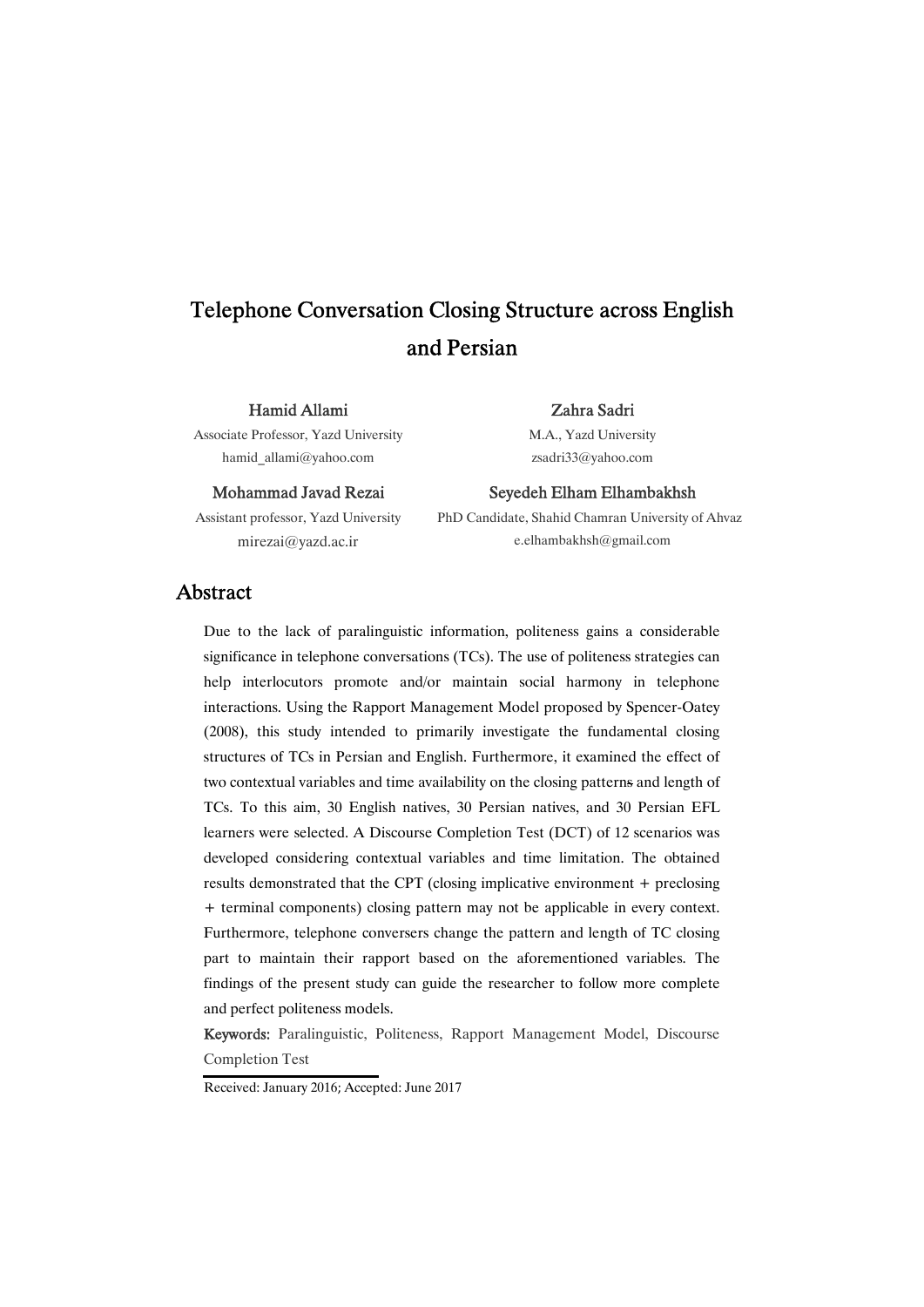### 1.Introduction

As communicative competence has achieved dominance in the goals of L2 pedagogy, attention to learners' ability of appropriately using the communicative norms of the target language in target situations both in terms of instruction and assessment has increased. Many researchers have tried to demonstrate the importance and learning difficulty of pragmatic competence in language pedagogy (e.g., Harlow, 1990; Holmes & Brown, 1987; Kasper, 1998; Kasper & Blum-Kulka, 1993; Kasper & Roever, 2005; Kasper & Rose, 2002; Scollon & Scollon, 1995; Turner, 1996). Kasper (1997) affirms that "without some form of instruction, many aspects of pragmatic competence do not develop sufficiently" (p. 3).

Along with the attention to pragmatic competence as the second facet of language competence, speech acts as functional subcomponent of pragmatic competence have been also accented. Researchers have since been led to investigate communication in terms of effects that utterances are managed to achieve. They have also shown that there are cross-cultural differences with regards to either production or the realization of various speech acts. Speech act knowledge does not only comprise a language user's sociocultural knowledge (applying speech act strategies properly concerning social factors such as age, gender, social class and status of interlocutors) but also his/her sociolinguistic knowledge (referring to context awareness ability in order to appropriately apply vocabulary, linguistic forms, register and politeness). One of the common causes of communication breakdown is that interlocutors from heterogeneous backgrounds do not apply speech acts contextually appropriately, even though they are familiar with the existing relation between forms and functions.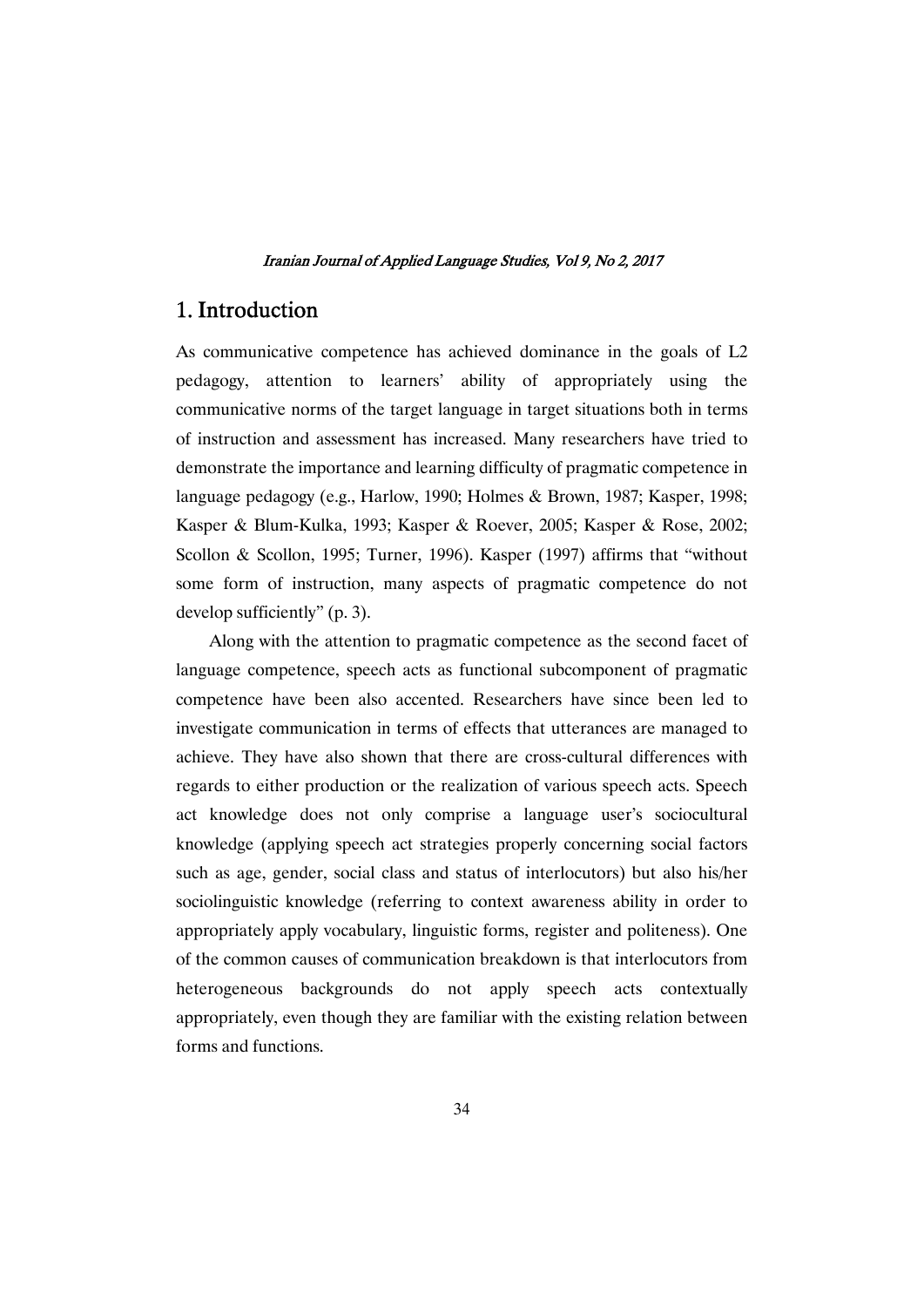Telephone communication is an essential aspect of everyday life in which sociolinguistic knowledge has paramount importance. Due to the lack of paralinguistic information, the telephone interlocutors have to resort to linguistic and pragmatic knowledge to maintain and promote smooth and harmonious relationships. Politeness theories can guide language users to use appropriate closing strategies to combat the rapport threats in the closing part of telephone conversations (Coppock, 2005). Although there are some studies (e.g. Button, 1987; Liddicoat, 2007; Schegloff & Sacks, 1973) investigating the sequences followed by telephone conversers in the closing part, there seems to be only one study by Khadem and EslamiRasekh (2012) which examined the TC closing part in Persian context. Therefore, we analyzed the closing patterns of telephone calls across two languages of English and Persian through politeness vantage point. Three groups of participants were selected for this study, namely Persian natives, English natives, and Persian EFL learners. Therefore, the importance of this study can be evaluated from three different contexts. This study aimed to provide a new window for Persian speakers, English speakers, and Persian EFL learners, and least but not last for the researchers to look at telephone closing part structures from different angle. This study also paved the way for other researchers by going through a more comprehensive and rarely attended politeness model in which the strong points of previous models are highlighted and the weak points of the models are removed. The politeness model selected for the present study is Spencer-Oatey's (2008) Rapport Manage Model. Spencer-Oatey's (2008) model seems to be an improvement over the preceding politeness models in that it considers almost all variables, namely rapport orientation, contextual variables, influencing politeness strategies. Rapport management views politeness as 1) management of face, 2) management of sociality rights and obligations, 3) management of interactional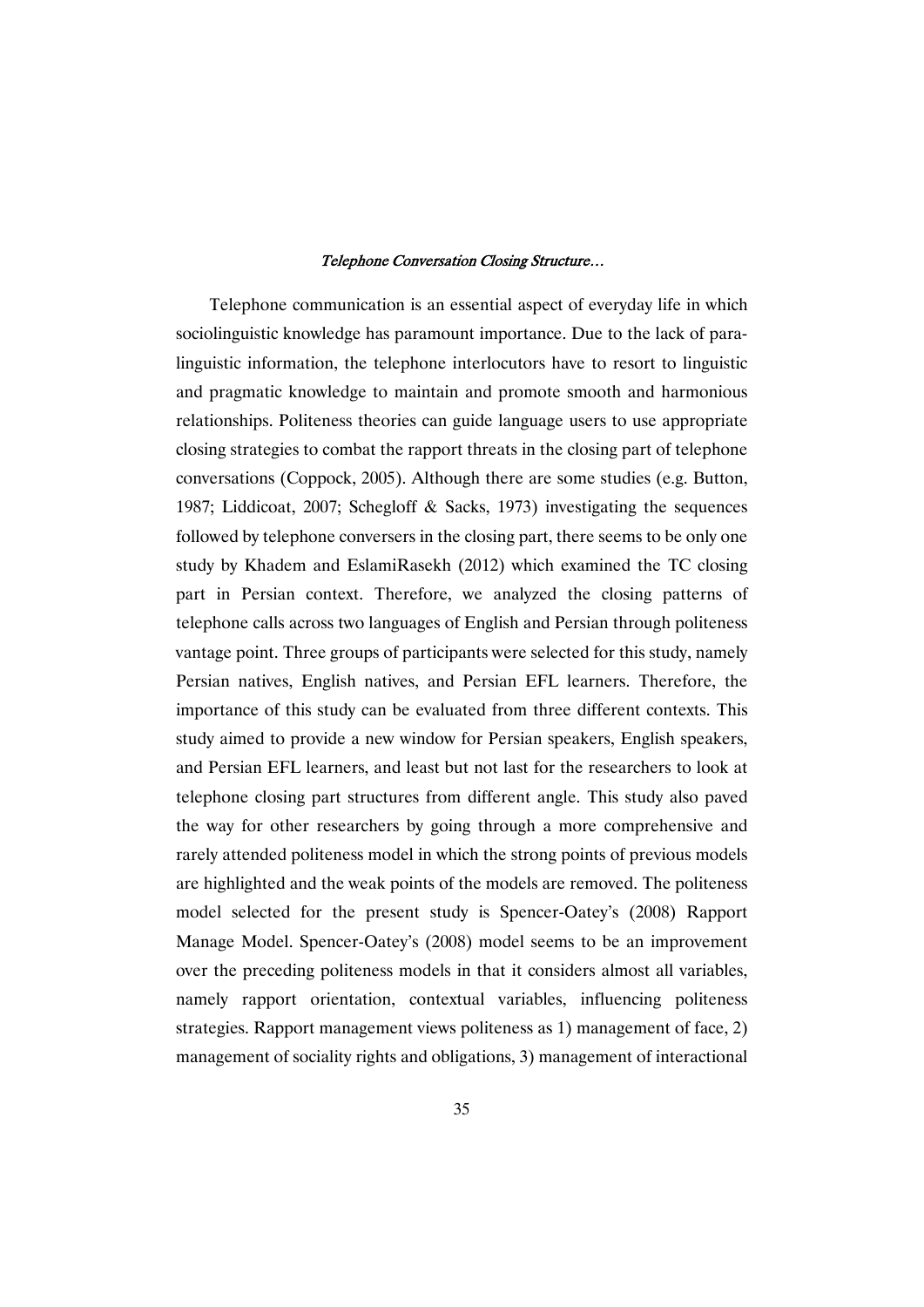goals. Building the knowledge of rapport management is among the ways to help language users to develop their sociolinguistic competence. This can be achieved through introduction and instruction of politeness strategies in various contexts and the way to build them up in real context.

## 2. Background to the Study

The regularity which governs conversation practices is especially observable in TCs and it is concealed in shared knowledge possessed by interlocutors which enable them to accomplish their communication goals appropriately. TC is examined according to its structure of opening (Schegloff, 1972, 1979; Ventola, 1979) and closing part (Liddicoat, 2007). For instance, Schegloff (1972, 1979) investigated the general conventions of conversation parts across different languages and divided the speech act of opening into four parts: 1) a summonanswer sequence, 2) an identification-recognition sequence, 3) a greeting sequence, and 4) the how are you sequence. He (1994) further breaks down the closing part of TC into three following sections: 1) the pre-closing sequences, 2) the closing sequence and 3) the terminal sequence.

Other researchers such as Clark and French (1981) embarked on finding the cultural differences across various TCs. Taleghani-Nikazm (2002) contrasted ritual routines in TC openings in Persian and German. The sequences that she discovered in opening part of Persian TCs were the same as those in the speech act of TC opening in English. She particularly focused on the fourth sequence (i.e., how are you) in both cultures and discovered that Iranians ask about other family members after inquiring about one another's well-being.

Liddicoat (2007), in agreement with Schegloff's findings (1973), identified the same four sequences in the speech act of TC opening. Concerning the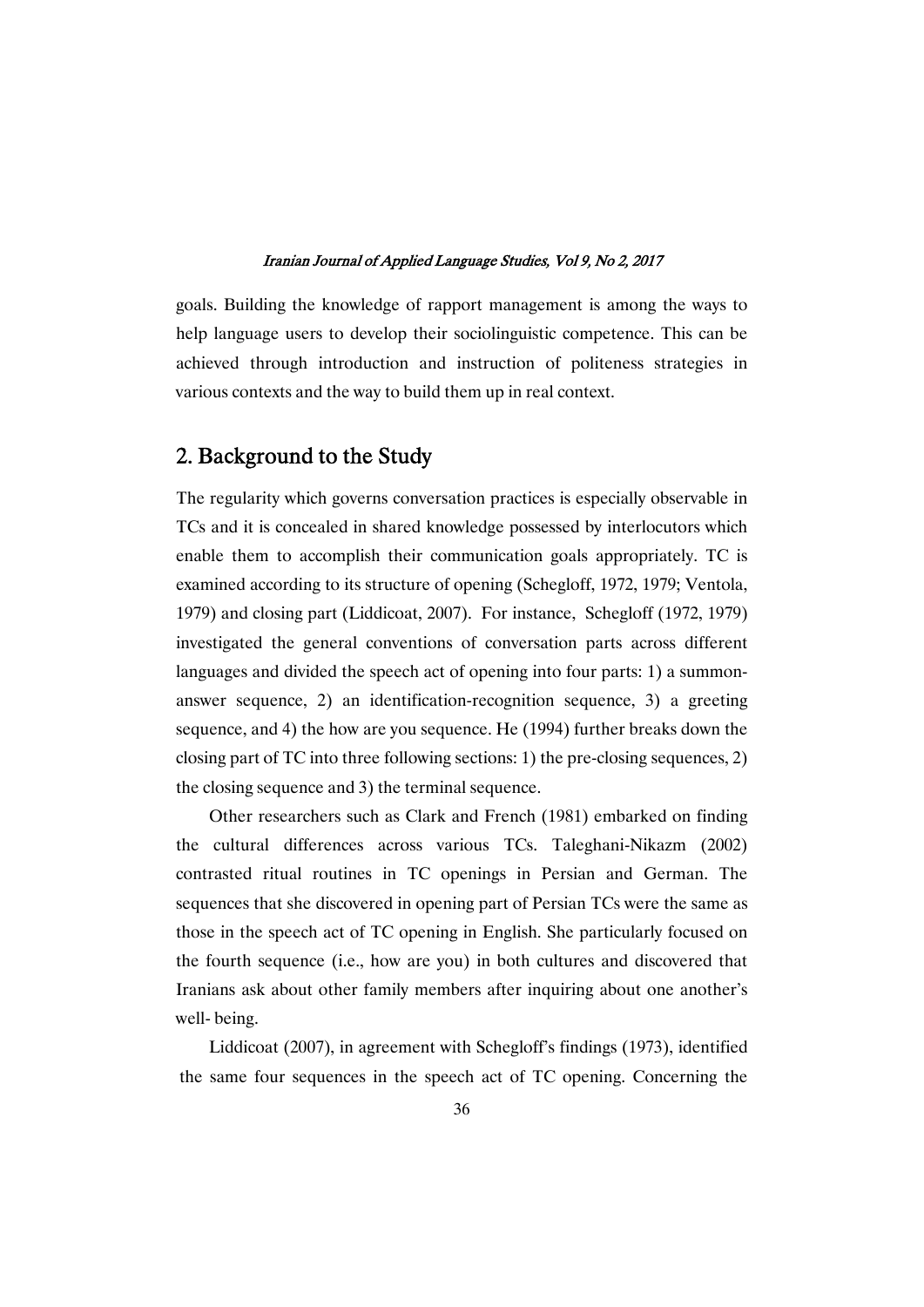closing, Liddicoat  $(2007)$  asserted the collaborative nature of this part of TC and broke it into three steps: 1) a closing implicative environment, 2) preclosing tokens such as *Ok* and *alright* and 3) terminal component such as goodbye. Liddicoat (2007) believed that:

"The term closing implicative environment refers to sets of actions after which closing may be a relevant next activity and after which closure is a common activity, but it does not imply that closure will necessarily happen after such an action" (Liddicoat 2007, p. 259).

Based on Liddicoat's (2007) findings, in closing implicative environment people use some strategies in order to make preparations for closing their calls. These strategies consist of announcing closure by referring to some external circumstances, (e.g., I have to prepare myself for tomorrow's exam), arrangements (e.g., See you at the party), formulating summaries, appreciations for the call, sequence-closing sequences (e.g., yeah, ok), and back references; i.e., arrangements or reasons for the call. Telephone conversers resort to the strategy of back reference to indicate that the mentionables have been talked about and there is no new material to mention.

Khadem and EslamiRasekh (2012) contrasted the structure and strategies of TCs' closing implicative environment across Persian and English based on Liddicoat's (2007) categorization. They concluded that Iranian native speakers like English native speakers apply some conventions to end their conversations. In addition, Persian speakers use the three steps of closing implicative environment, pre closing and terminal component in the closing part of their TCs.

A study was done by Harren and Raitaniemi (2008) considering the TC closing part in German context. They investigated the closing part of German phone calls among friends and relatives. In contrast to the previous literature,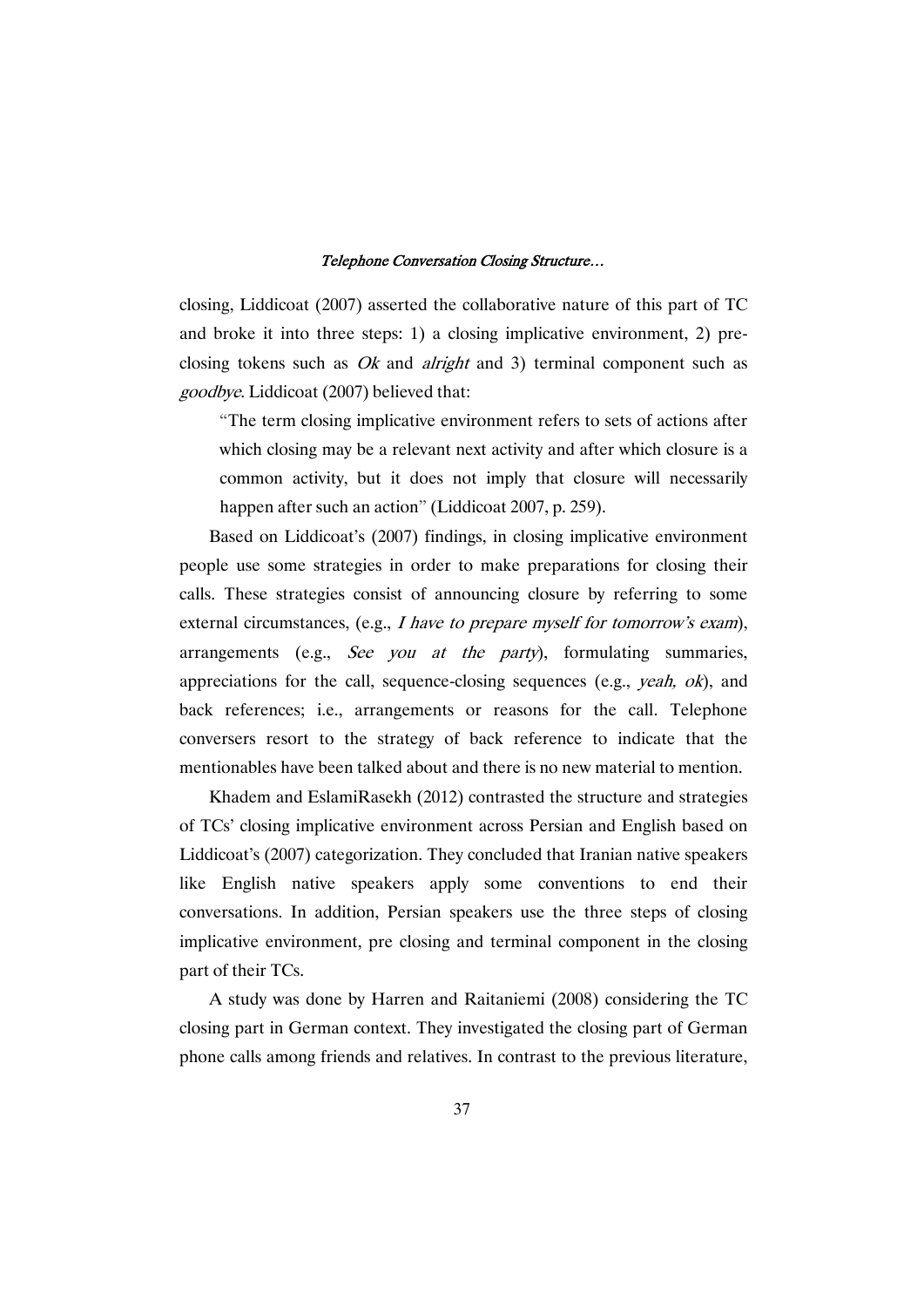Harren and Raitaniemi (2008) found that not only pre-closing and terminal components are necessary steps in closing a TC, but also TC involves at least two negotiation steps: in the first sequence, the conversers negotiate whether they are ready to leave the call, and to do so they resort to lexical items such as "gut" and constructions such as "*danna sehen wir uns margen*" (then we will see each other tomorrow). In the second sequence, the telephone conversers negotiate after terminal greeting and use utterances such as "*okay- bisdann*tschüss"(okay-till then-bye).

Considering the prominence of TC in developing and maintaining social relationships, the previous studies only paved the way for further research. For instance, Brown and Levinson (1987) argue that participants consider two parameters of power and distance when selecting among different options for conveying a given speech act. In addition, several empirical studies have presented ample evidence for an association between language use and the variables of power and distance. For example, many linguists have found the significance of power and distance in their studies of the speech acts wording, such as requests (e.g., Blum-Kulka et al. 1985; Lim & Bowers, 1991), apologies (e.g., Holmes, 1990; Olshtain, 1989), directives (e.g., Holtgraves et al., 1989) and disagreement (e.g., Beebe & Takahashi, 1989a). In pragmatic and sociolinguistic research, power is usually operationalized in terms of unequal role relations, such as employer-employee, doctor-patient. The variable of distance can be labeled as solidarity, closeness, familiarity and relational intimacy. The present study intends to reinvestigate those TC closing patterns in more controlled situations by delimiting the variables, which affect the sequences used to terminate the phone calls, including rapport orientation and contextual variables. In addition, up to the knowledge of the researchers, no other study has compared the TC closing patterns used by three groups of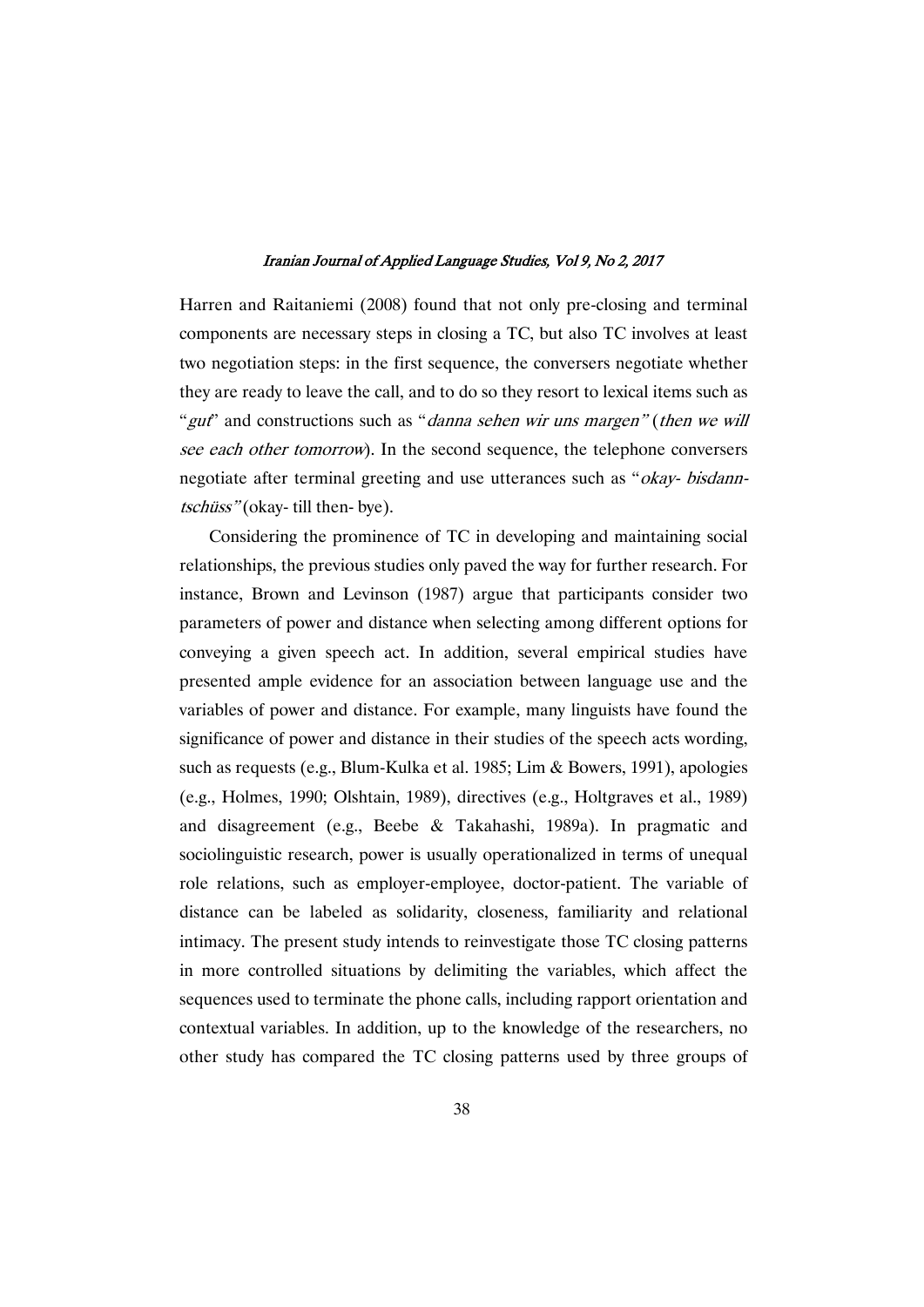Persian natives, English natives, and Persian EFL learners. Analyzing the TC closing patterns in the three groups of participants, this study tries to address the following questions:

1. What sequences are followed by English native speakers to end their TCs?

2. What sequences are followed by Persian native speakers to end their TCs?

3. What sequences are followed by Persian EFL learners to end their TCs?

4. Are there any significant differences among the three groups to end their TCs?

## 3.Method

### 3.1.Participants

The data to be analyzed for this study came from a total of 90 participants who had been categorized into three groups. These participants were divided as Persian native speakers, Iranian EFL learners, and English native speakers. They were 48 females and 42 males with the age range of 19 to 40. The participants in the first group were 30 adult English native speakers. Some of whom were undergraduate students while other graduate students from the Edinburg University. The second group involved 30 Persian native speakers, including 13 females and 17 males who were students of Shahid Sadoughi University of Medical scienses. The participants selected randomly. The recruited participants averaged about 19-25 years of age.

An Oxford Quick Placement Test was administered to a group of fifty Iranian EFL learners who had never lived abroad. They had been studying English for 4 years at a language institute in Yazd. 30 upper-intermediate Iranian EFL learners were selected from among the candidates scoring between  $40$  to  $45$ .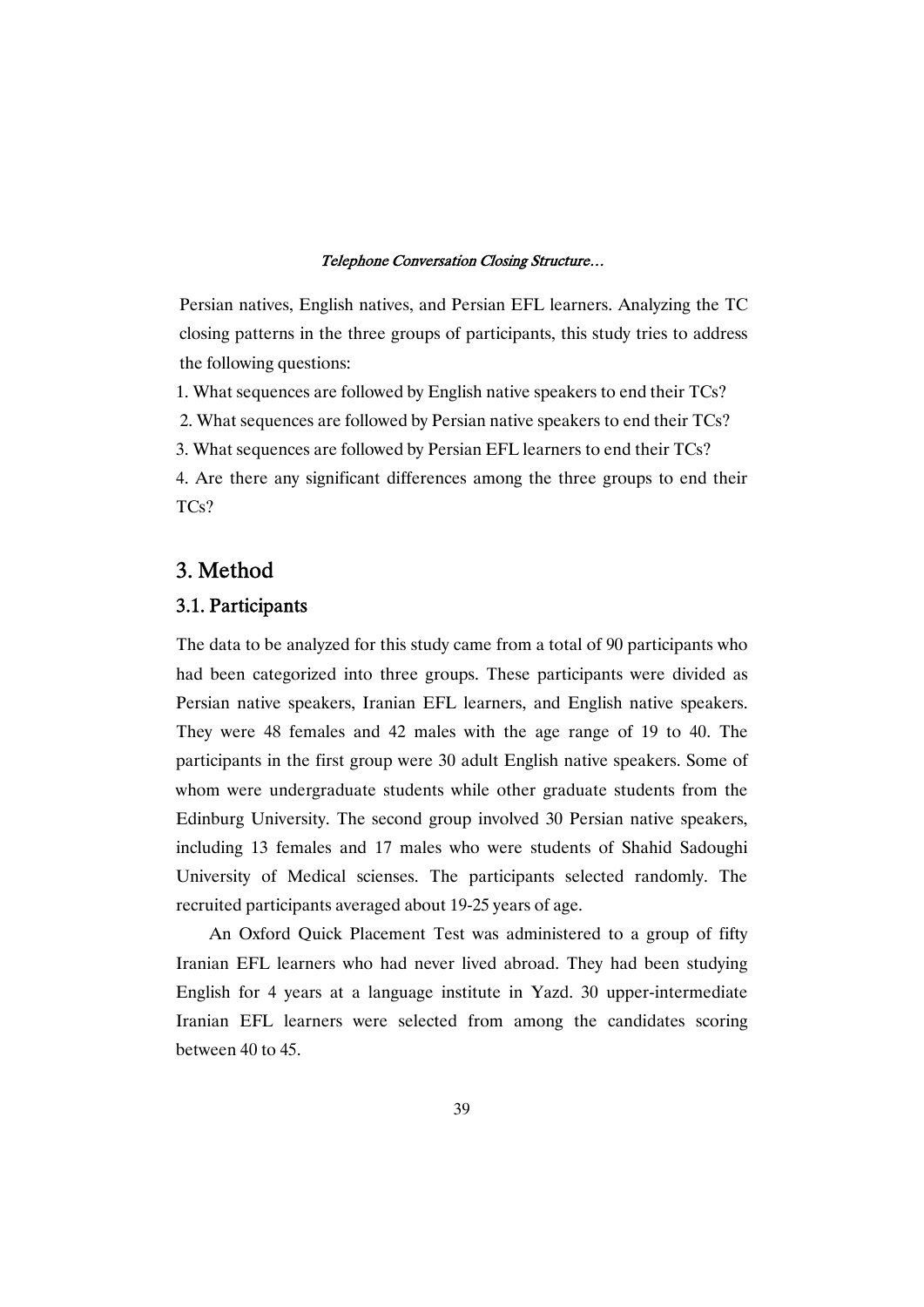### 3.2.Instrumentation

A 12-item DCT was developed for the present study. Even though DCTs are not able to represent the natural speech, they are useful for assessing social and psychological factors affecting speech and performance (Beeb & Cummings, 1996). In addition, they help the researcher devote less time and budget for evaluating the performance of the participants. Moreover, they can provide the researcher with the opportunity of having a larger sample under investigation. The last but not least advantage of DCTs is their potency in controlling the number and type of the variables a researcher tries to measure.

For the current study two versions of a DCT (Persian in Appendix I, English in Appendix II) were developed. For verifying the authenticity of both DCTs, 2 Persian and 2 English native speakers were asked to revise all the 12 TC scenarios. The ideas which could help to enhance the naturalness of the scenarios were implemented. Moreover, the revised tasks were piloted in order to find out the potential problems which could raise detrimental shortcomings. Three test takers were selected from each group in order to take the test as a pilot.

The demographic information involving age, gender (male/female) and nationality were sought at the outset of DCTs. Twelve TC scenarios were provided based on 3 criteria of the social distance, status, and availability of time. The situations were developed so that the participants were approaching the closing part of their TC and they wanted or needed to terminate their calls based on the availability of time.

In each scenario, the status of the participants (higher, equal, and lower) and the social distance (far and close) in relation to the other conversers were clarified. In addition, the participants were notified about the availability of the time. Half of the scenarios were designed based on the shortage of time in the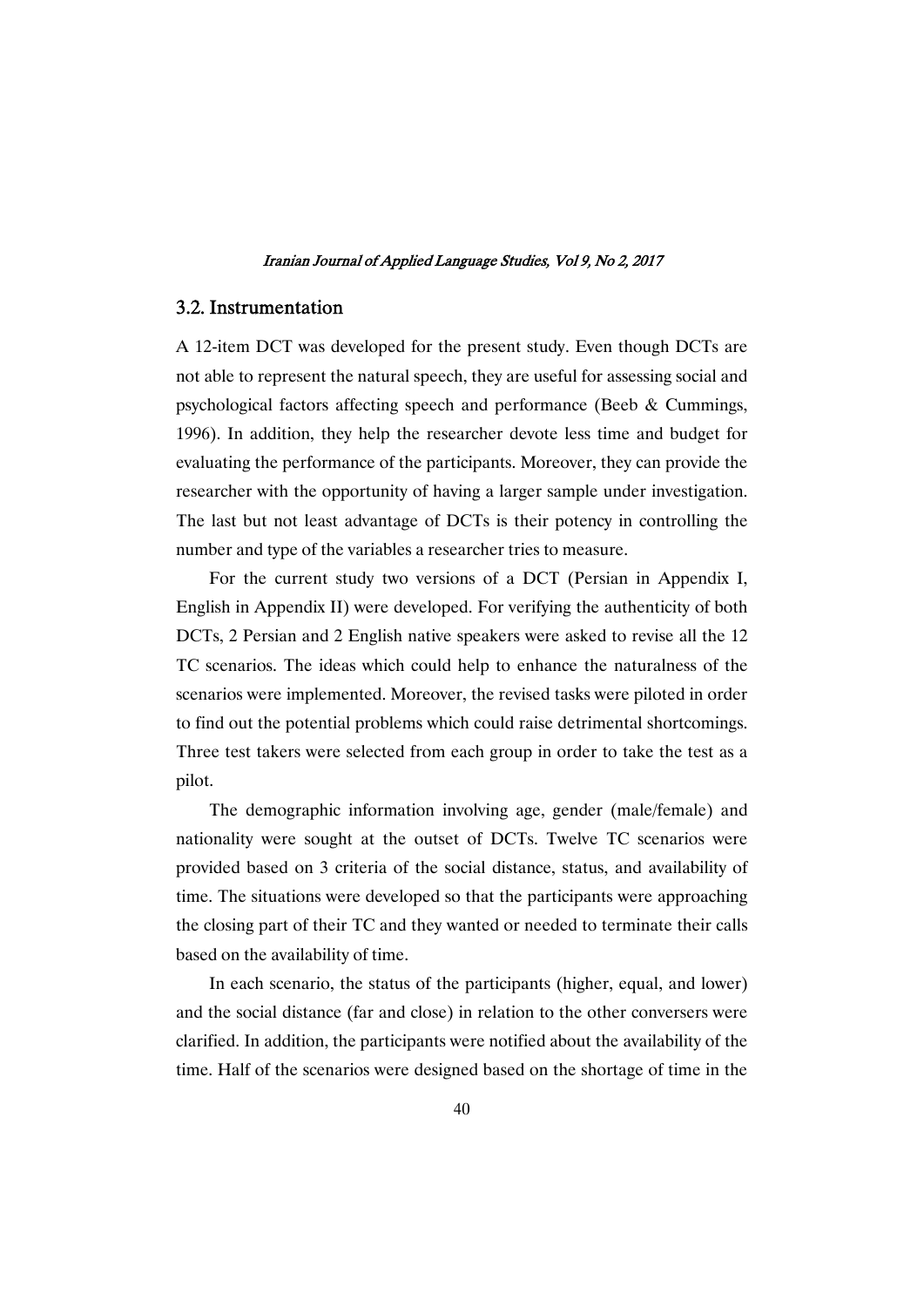TCs. Shortage of time means the lack of enough time which results in inability in achieving the communication goals. The other half of the scenarios was developed in a way that the interlocutors could obtain their goals in the conversation, and now they would have sufficient time for ending the call.

At the beginning of the DCT, the participants were asked to write the exact words they would use in each situation. As a result, the filling space allocated to every scenario was sufficient. Table 1 represents the details about the variables which were considered for each scenario.

Table 1. Classification of DCT Items Based on Social Distance, Relative Power, and Time Availability/Limitation

| Scenario       | <b>Contextual Variables</b> |              |              |              |              |                 |    |  |
|----------------|-----------------------------|--------------|--------------|--------------|--------------|-----------------|----|--|
|                | <b>Status</b>               |              |              |              | Distance     | Time limitation |    |  |
|                | High                        | Equal        | Low          | Far          | Close        | Yes             | No |  |
| $\mathbf{1}$   |                             |              |              | ✓            |              |                 | ✓  |  |
| $\overline{c}$ | ✓                           |              |              |              | ✓            | ✓               |    |  |
| 3              | ✓                           |              |              | ✓            |              |                 | ✓  |  |
| $\overline{4}$ | ✓                           |              |              |              | ✓            | ✓               |    |  |
| 5              |                             | $\checkmark$ |              | $\checkmark$ |              | ✓               |    |  |
| 6              |                             | ✓            |              |              |              |                 |    |  |
| $\overline{7}$ |                             | ✓            |              |              | $\checkmark$ | $\checkmark$    |    |  |
| 8              |                             | ✓            |              |              |              |                 |    |  |
| 9              |                             |              | $\checkmark$ | $\checkmark$ |              | $\checkmark$    |    |  |
| 10             |                             |              | ✓            |              | ✓            |                 | ✓  |  |
| 11             |                             |              | ✓            |              | ✓            | ✓               |    |  |
| 12             |                             |              | ✓            | ✓            |              |                 | ✓  |  |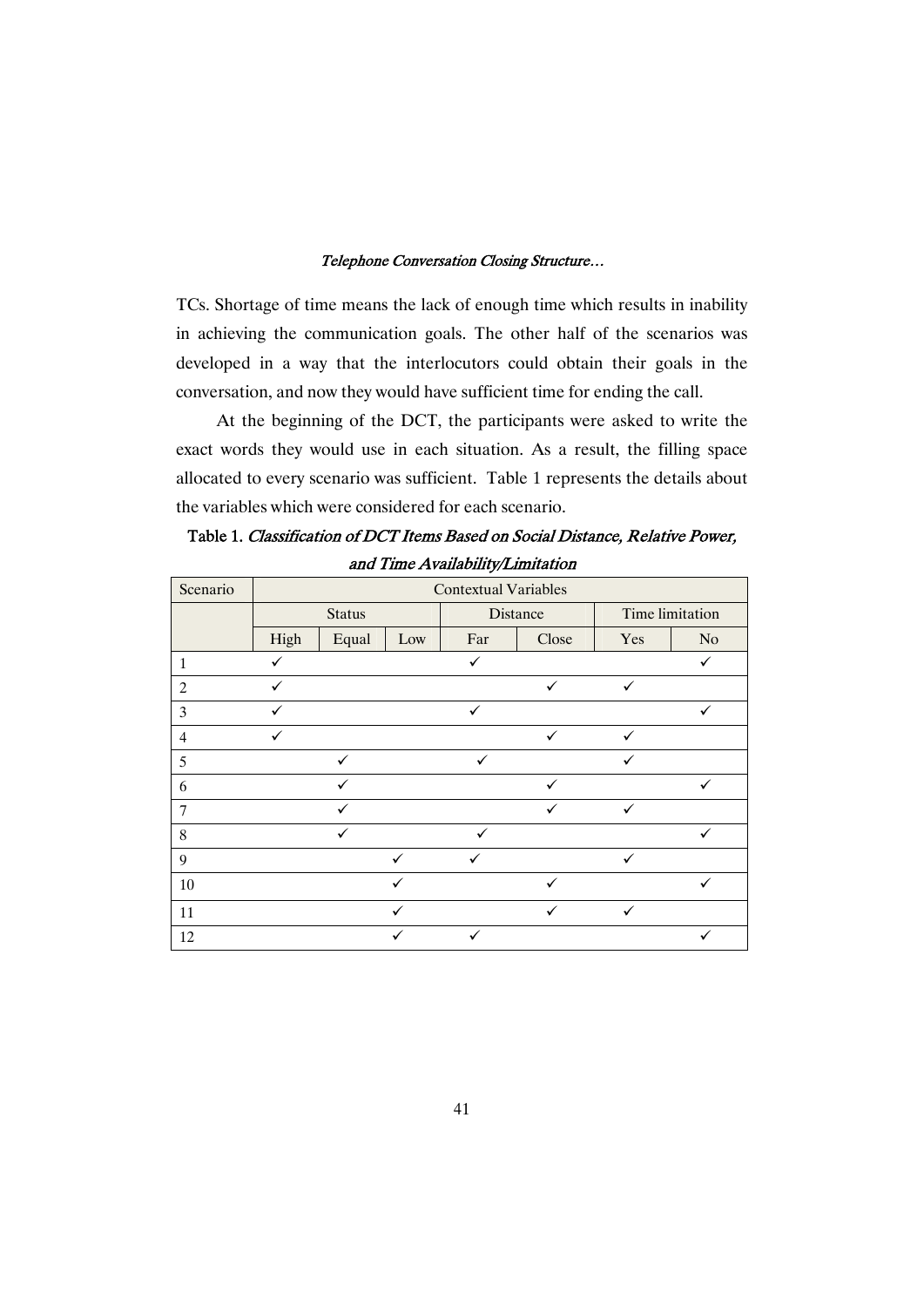### 3.3.Procedures

The Persian DCT was distributed to 50 native Persian speakers from different genders, ages, and educational backgrounds. Out of the gathered DCTs, 30 DCTs were sorted out which were completely answered and the participants had got the concept of each scenario thoroughly. The unanswered DCTs were due to the moral treatment of some participants, i.e., they left some scenarios unanswered because they could not imagine the specific situations correctly. For example, some of the participants did not answer scenario 9 by saying "I never talk on the phone while driving" while the researchers meant to depict the emergency situation in which one of the telephone conversers had time limitation. This phenomenon also occurred among English native speakers. So, we tried to overcome this problem by maximizing the number of participants and adding a notice at the top of the paper that "we are interested in how you terminate your phone calls in each situation". Moreover, the term 'terminate' was underlined.

In order to have English native speakers fill out the DCTs, the researchers sent the DCT through email to several university professors abroad. They kindly distributed the DCTs among English native university students with different genders and educational backgrounds. Out of 60 received DCTs, 30 DCTs were selected which were in line with the variables intended in this study.

In addition, sixty upper intermediate Persian learners of English at a language institute filled out the English version of DCT. Out of the available filled DCTs, thirty which were in line with the variables intended in this study were selected.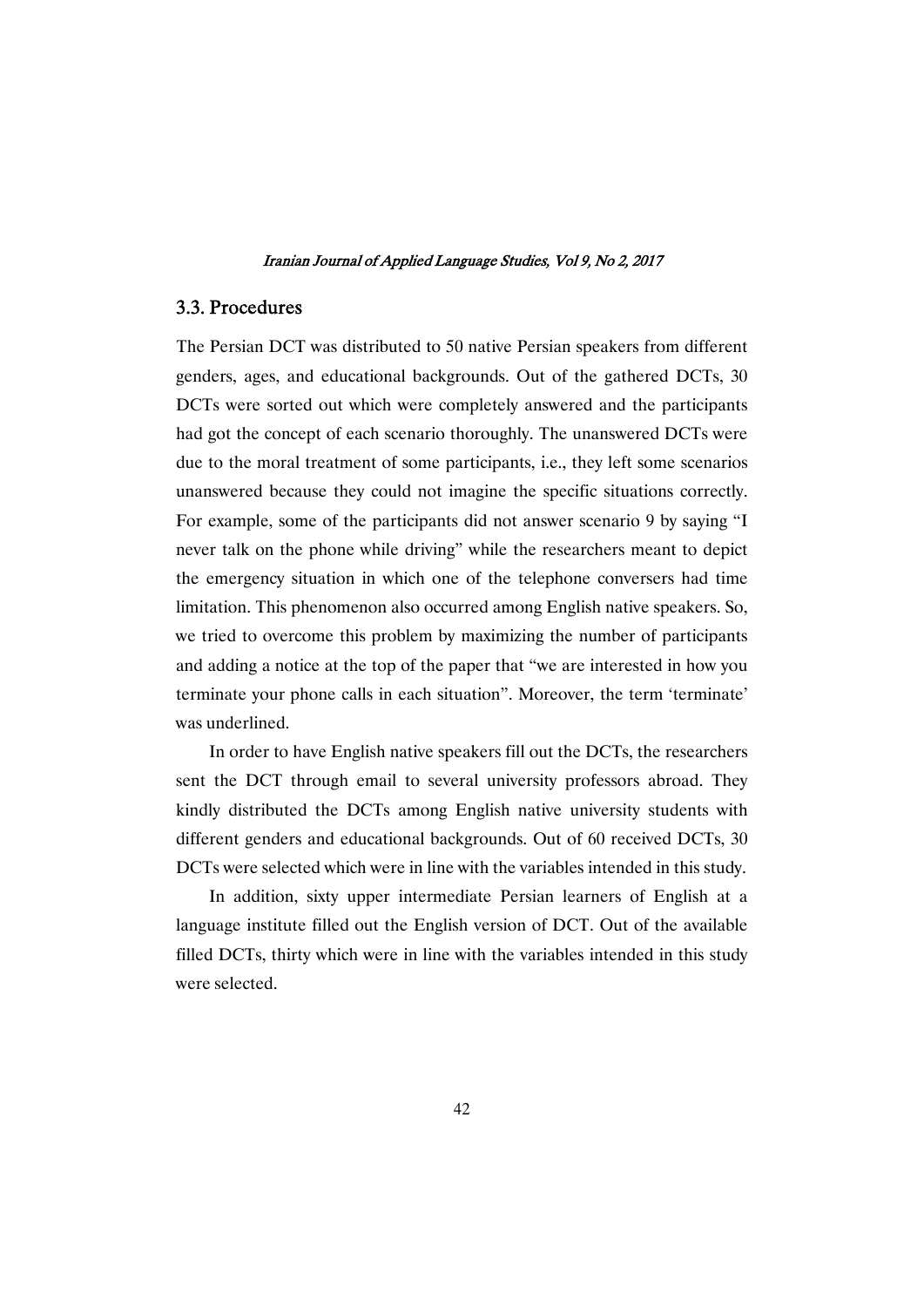### 4.DataAnalysis

In the present study, the corpus of TC closing patterns was coded based on the model offered by Liddicoat (2007). According to Liddicoat, telephone conversers go through three sequences when there is nothing else to talk about and ending the call would be the next relevant step. These three sequences include: a) preparing a closing implicative environment (C) by resorting to various strategies such as appreciation, arrangement, summery of the call, reasons for the call, and excuse , b) pre closing tokens (P), and c) terminal components(T).

Following the analysis of the DCTs, it was noticed that there are TC closing patterns not to be placed in the model suggested by Liddicoat (2007). In some scenarios, the number of Cs and Ps were multiplied or even there were situations in which C, P or both of them were omitted. Therefore, to account for the variability of the data, the researcher proposed eleven main categories. The following paragraphswill dealwith these patterns.Examples show their applications across the examined DCTs (NE: native English speakers, NP: native Persian speakers, EFL: Persian learners of English).

### 1. PT (pre closing  $+$  terminal component)

NE: Well. Bye EFL: A kiss for you. Bye NP: Kaaari nadaari khodaahaafez

2. CPT (closing implicative environment  $+$  preclosing  $+$  terminal component)

NE: None of the participants used this structure. EFL: Come see you in the evening. Take good care of yourself. Bye.

NP: Fardaa ye sar behetoon mizanam. sallam beresoonid. khodaahaafez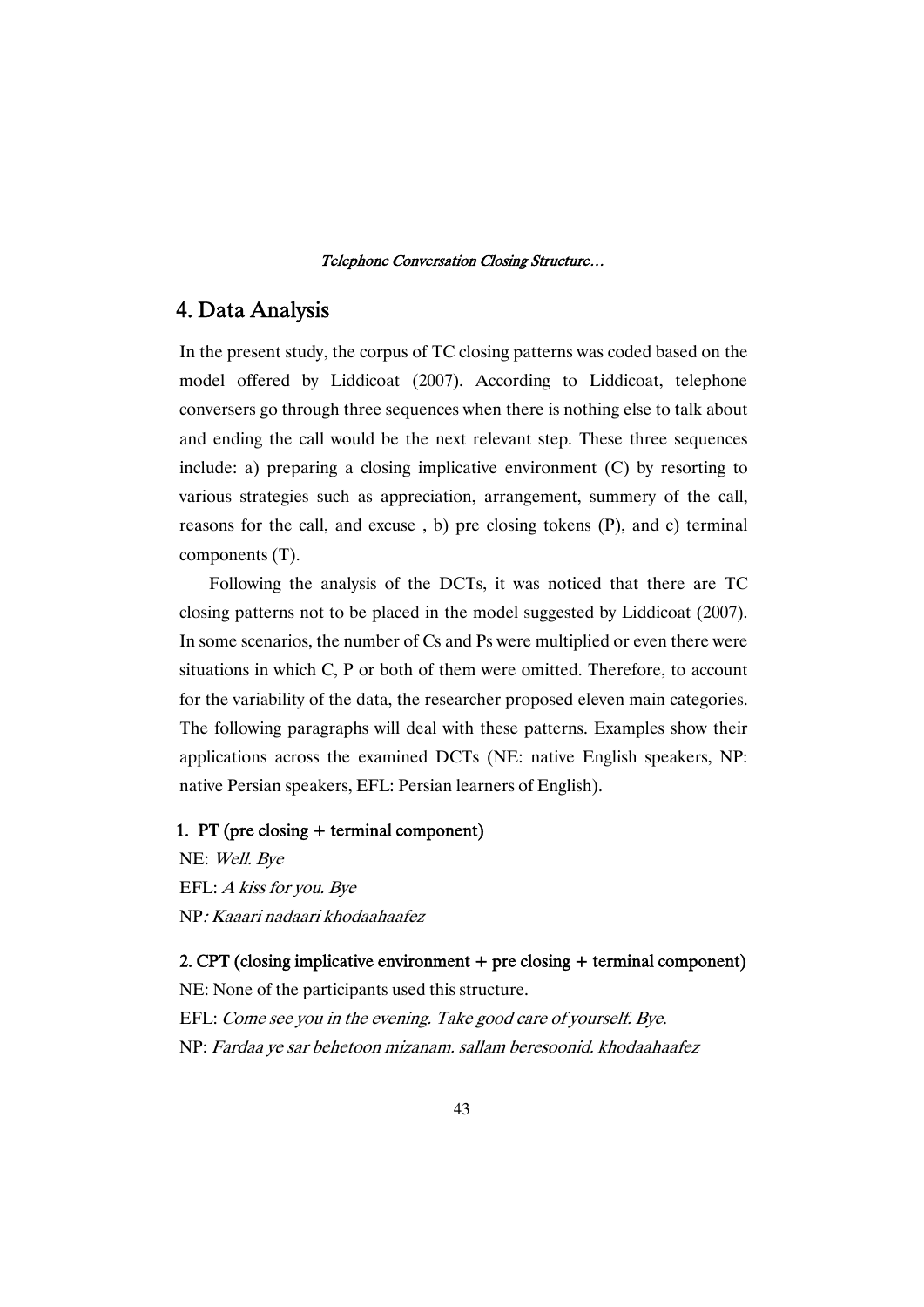## 3. PCPT (pre closing + closing implicative environment + pre closing + terminal component)

NE: None of the participants used this structure. EFL: None of the participants used this structure. NP: Khob. khoshhaal shodam sedaatoon raa shenidam. kaari nadaarid dige. khodaahaafez.

### 4. PCT (pre closing + closing implicative environment + terminal component)

 $NE:Ok.$  I think we have done enough planning for now. Bye EFL: Well sir. Thanks ever much for answering my questions. Bye. NP: Khob fardaa baahaat tamaas migiram. khodaahaafez

## 5. PCC (C) T (pre closing + 3closing implicative environment + terminal component)

NE: Alright. I am sorry kiddo, but I will be right back. I gotta go for a minute. Hold your thought. Bye EFL: Ok honey. I have to go. It was really great talking to you. We will talk more later. Bye NP: Khob. dastet dard nakone yadi az maa kardi.alaan kaar daaram dige

### 6. CT (closing implicative environment + terminal component)

baayad beram. Ishaalaa behet zang mizanam. khodaahaafez.

NE: Oh. Just spotted a cop on the street. Bye EFL: Somebody is knocking at the door. Bye NP: Ostaa polis! khodaahaafez.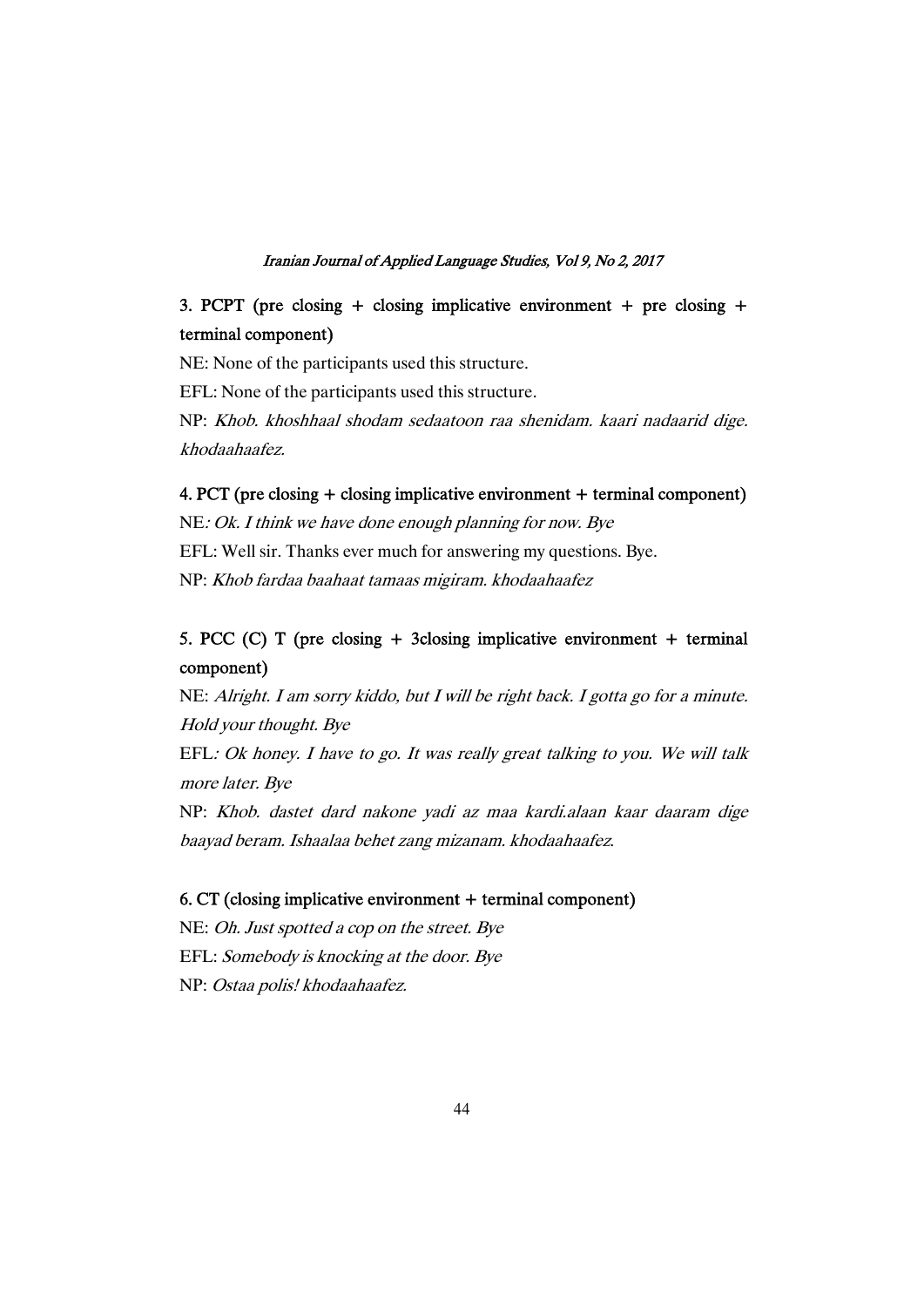#### 7. CCT (2closing implicative environment + terminal component)

NE: Thank you very much for taking the time to answer my questions professor. I really appreciate it. See you in the class. EFL: I have to call my manager. I call you back in a few minute. Bye NP: Baraam kaari pish oomada. dar avalin forsat baahaat tamaas migiram. khodaahaafez.

#### 8. MCT (Multiple closing implicative environment + terminal component)

NE: It was really nice to talk to you, hope to catch up again but have to go now. See ya!

EFL: Sorry honey. I really enjoy talking to you but I gotta go now. I hope you understand it. I will call you as soon as I get a chance. Bye

NP: Nasim joon bebakhshid maamaanam dare sedaam mikone.baayad beram.fardaa too madrese mibinamet dar moredesh bishtar sohbat mikonim.fealan khodahafez.

## 9. MCPT (Multiple closing implicative environment + pre closing + terminal component)

NE: Do you think you can tell me your story a little later? I really want to hear it, but I have to go do something. Okay, I love you and I will see you soon. EFL: I am sorry but it seems someone is at the door. Gotta go. I will call you as soon as possible. Take care. Bye.

NP: Azizam emrooz miam khoonatoon hamasho baraam taerif kon.alaan zoodi baayad beram kar daaram. bashe golam. khodaahaafez.

## 10. CPCCT (closing implicative environment + pre closing + 2closing  $implicative environment + terminal component)$

NE: I cannot talk real long. Alright, I have to go. Good talk to you. Later man.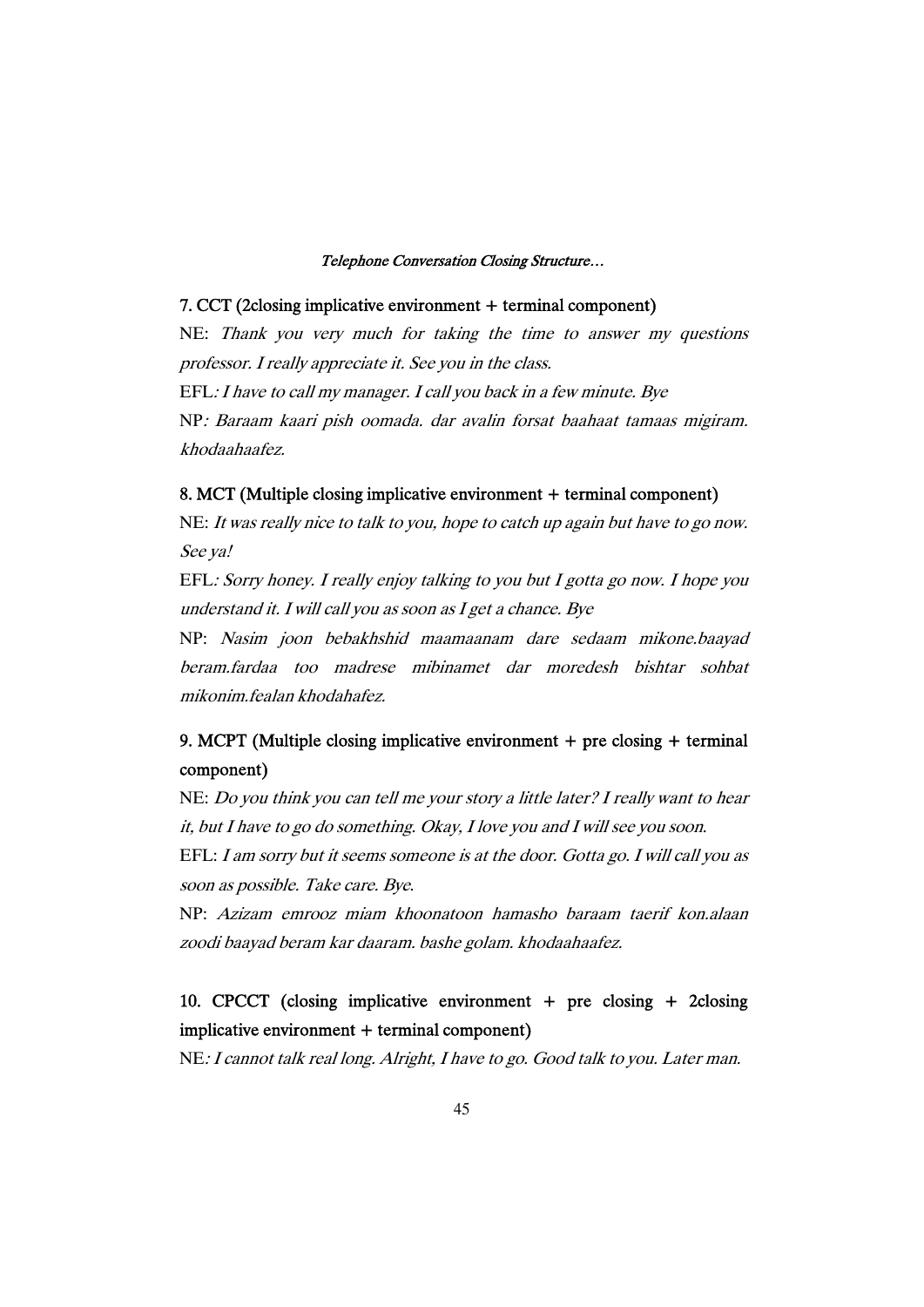EFL: None of the participants used this structure. NP: None of the participants used this structure.

#### 11. CTT (closing implicative environment  $+2$  terminal component)

NE: None of the participants used this structure.

EFL: I don't keep you then. See you later. Bye.

NP: None of the participants used this structure.

.... You should explain how you analyzed the answers to the scenarios in order to elicit patterns for TCs. Also, you should include a sample of your data for each of the patterns you have extracted. How many coders?

## 5.Results

The analysis of DCTs revealed different patterns for closing TCs. C, closing implicative environment, was implemented through different strategies including: ap (appreciation), ar (arrangement), e (excuse), r (reason for the call), s (summary). Table 2 demonstrates different manifestations of TC closing patterns.

|                           |       |                                                                                                                                                                                                                                                                                                  |     | (P)T CPT PCPT PCT PCC©T CT CCT MCT                        |  |                              | <b>MCPT</b> | <b>CPCCT</b>                                          | <b>CTT</b> |
|---------------------------|-------|--------------------------------------------------------------------------------------------------------------------------------------------------------------------------------------------------------------------------------------------------------------------------------------------------|-----|-----------------------------------------------------------|--|------------------------------|-------------|-------------------------------------------------------|------------|
|                           |       |                                                                                                                                                                                                                                                                                                  |     | T ePT PearPT PapT PapeT eT eart arearT aparPT epeapT apTT |  |                              |             |                                                       |            |
| PT –                      |       | ar $PT$ PapPT                                                                                                                                                                                                                                                                                    |     | PeT PaparT arT 2apT apareT earPT                          |  |                              |             |                                                       | ar TT      |
|                           | ap PT |                                                                                                                                                                                                                                                                                                  |     | ParT PearT apT 2arT arapearT apePT                        |  |                              |             |                                                       | e TT       |
|                           | r PT  |                                                                                                                                                                                                                                                                                                  | PsT | PeaparT                                                   |  | $e$ ap T 2ap ar T $e$ ap TPT |             |                                                       |            |
|                           |       |                                                                                                                                                                                                                                                                                                  |     | P e 2apT                                                  |  | sar T e apar T               |             |                                                       |            |
|                           |       |                                                                                                                                                                                                                                                                                                  |     |                                                           |  | $aparT$ apear T              |             |                                                       |            |
| $\mathbf{v}$ $\mathbf{v}$ |       | $\mathbf{1}$ and $\mathbf{1}$ and $\mathbf{1}$ and $\mathbf{1}$ and $\mathbf{1}$ and $\mathbf{1}$ and $\mathbf{1}$ and $\mathbf{1}$ and $\mathbf{1}$ and $\mathbf{1}$ and $\mathbf{1}$ and $\mathbf{1}$ and $\mathbf{1}$ and $\mathbf{1}$ and $\mathbf{1}$ and $\mathbf{1}$ and $\mathbf{1}$ and |     |                                                           |  |                              |             | $\Delta$ $\bf{1}$ $\bf{1}$ $\bf{1}$ $\bf{1}$ $\bf{1}$ |            |

Table 2. Patterns of Telephone Conversation Closing Part

Note: P (pre-closing), T (terminate component), C (closing implicative environment). M (multiple)

As it is clear in Table 2, we divided the closing pattern into 11 main sequences. Then each sequence was subdivided to different categories. Since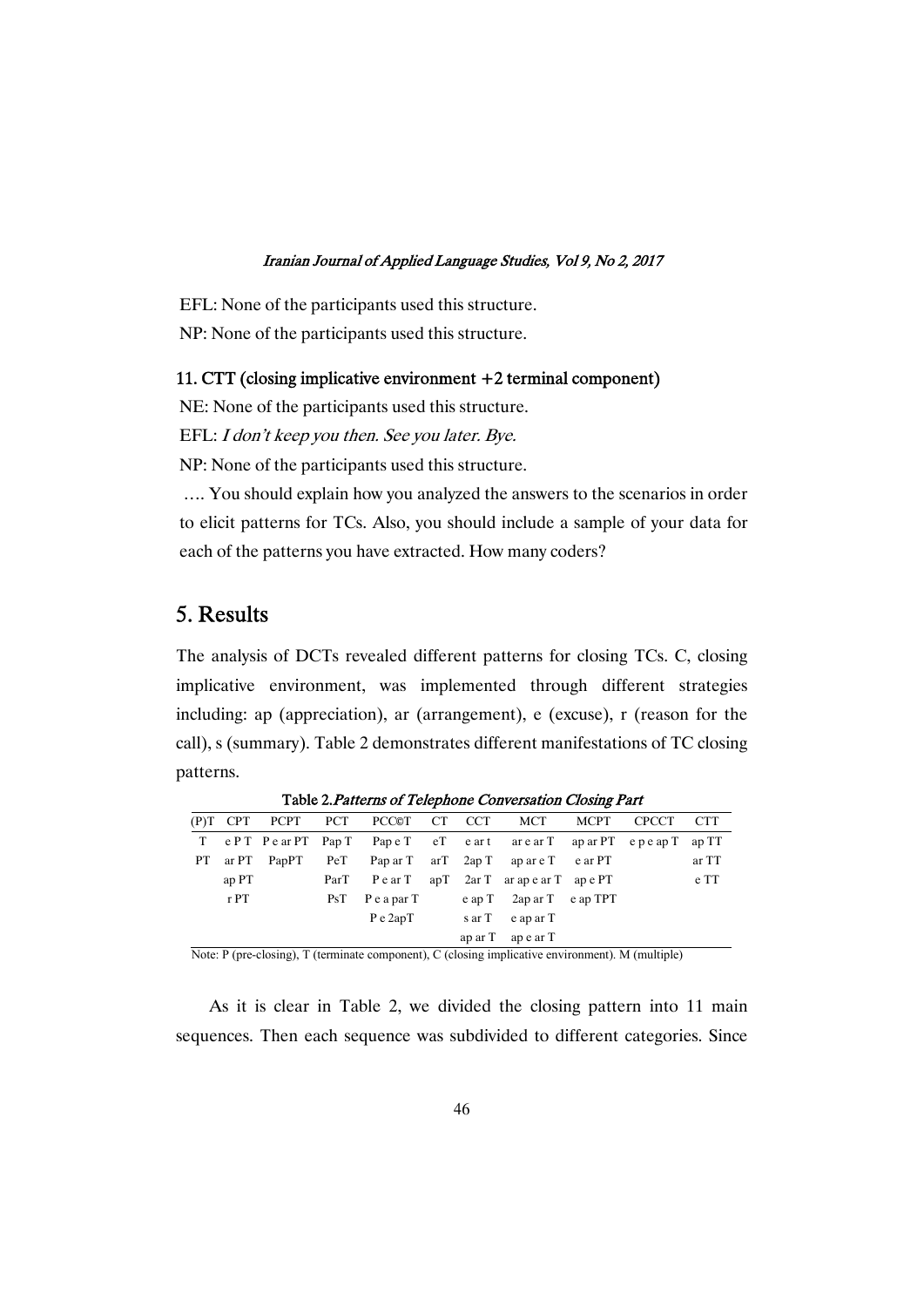the goal of this study was to reinvestigate the suggested model by Liddicaot  $(2007)$ , merely the main patterns were examined.

The results of the pattern analysis for the three groups are depicted in the following section.

| Participants |    |                |                |    |                                   |    |        |    |      |           |          |
|--------------|----|----------------|----------------|----|-----------------------------------|----|--------|----|------|-----------|----------|
| Patterns     |    |                |                |    | (P)T CPT PCPT PCT PCCT CT CCT MCT |    |        |    | MCPT | CPCCT CTT |          |
| Lang.*       |    |                |                |    |                                   |    |        |    |      |           |          |
| Persian      | 29 | 26             | 4              | 66 | 6                                 | 66 | 112 24 |    | -19  | $\theta$  | $\theta$ |
| English      | 4  | $\overline{0}$ | $\overline{0}$ | 17 | 98                                | 59 | 109    | 50 | 14   |           | $\theta$ |

EFL 36 9 0 76 5 95 104 17 2 0 14

Table 3. Frequency of Telephone Closing Patterns Used by the Three Groups of Participants

\*Note:Lang.standsforlanguage.

As you can see, in addition to CPT sequence suggested by previous studies (Button, 1987; Khadem, & EslamiRasekh, 2012; Liddicoat, 2007; Schegloff & Sacks, 1973), other orders are followed by the native Persian speakers to terminate their TCs. The frequency of CPT is 26, while CCT allocates the highest frequency (112) to itself. The next frequent sequences in Persian context are related to CT and PCT with the same frequency (66). PT (29) stands in the third place. CPCCT and CTT patterns are not used by this group.

Considering the English natives, the prominence of CCT sequence  $(109)$  is also evident. Surprisingly, CPT was not used by English native speakers (0). In contrast to Persian native speakers, PCCT  $(98)$  and CT  $(59)$  orders have the second and third ranks, respectively. In addition to CPT sequence, the native English speakers have not applied PCPT and CTT patterns to end their phone calls.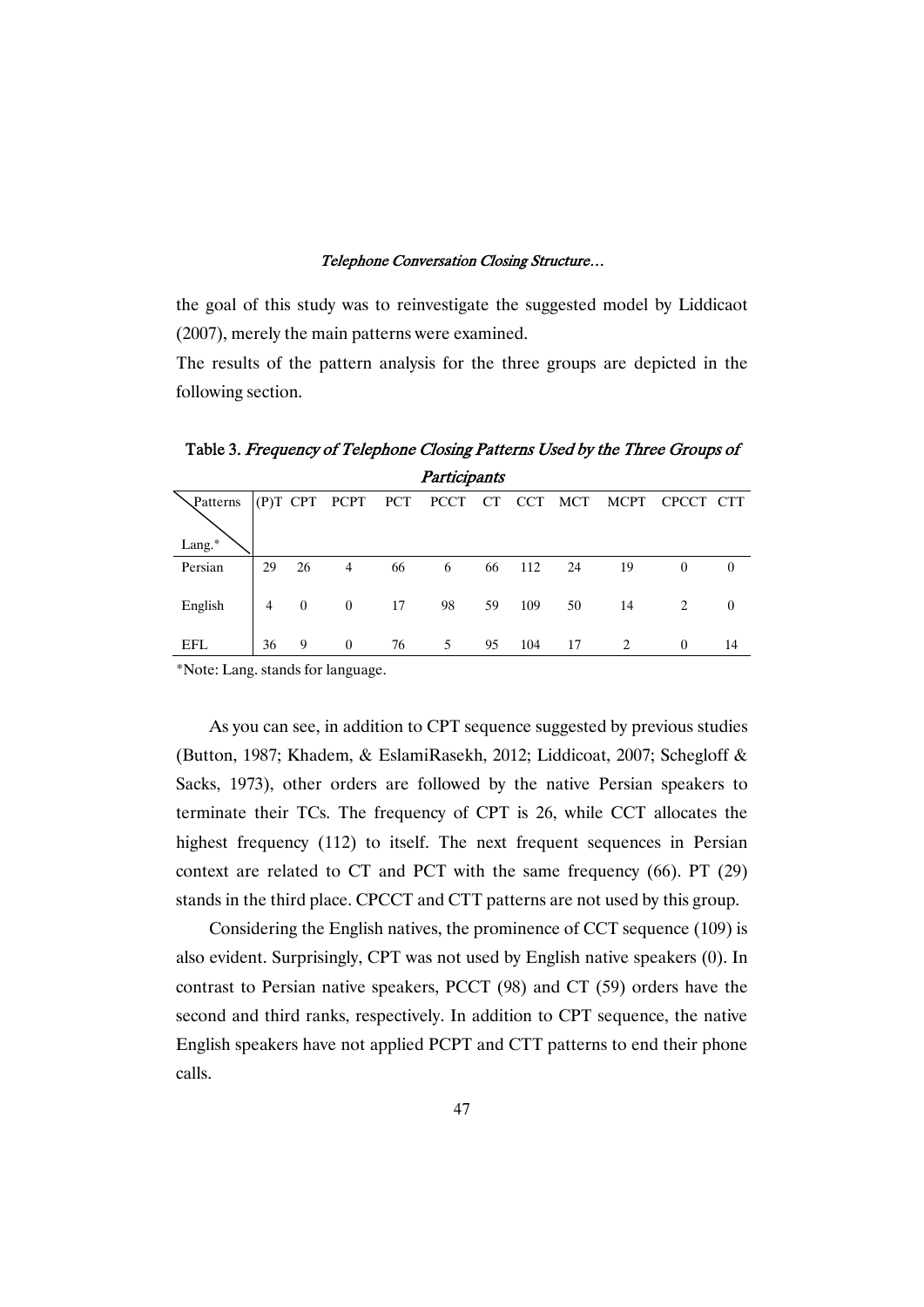Regarding the Persian EFL learners, the CTT pattern (104), similar to native Persian speakers has the highest frequencyamong other patterns.The next rank belongs to CT pattern (95). Moreover, PCT sequence has the third rank with frequency of (76). Finally, the least frequent patterns are PCPT and CPCCT which have not been used by Persian EFLs.

## The extent of difference in the use of TC closing patterns across the three groups of Participants

Concerning the extent of difference in the use of TC closing patterns, a series of Chi-square non-parametric statistical tests were run to assess the significance of such difference among three groups. Following the frequencies mentioned in the previous chapter and this one, the tendency differences for each category of TC closing patterns are investigated in this part.

| <b>TC Closing Patterns</b> | Df             | Chi-Square | Sig. |
|----------------------------|----------------|------------|------|
| PT                         | $\overline{4}$ | 138.0      | .000 |
| <b>CPT</b>                 | $\overline{4}$ | 35.0       | .000 |
| <b>PCT</b>                 | $\overline{4}$ | 3.180      | .000 |
| <b>PCCT</b>                | $\overline{4}$ | 2.180      | .000 |
| CT                         | $\overline{4}$ | 4.400      | .000 |
| <b>CCT</b>                 | 1              | 2.210      | .000 |
| <b>MCT</b>                 | $\overline{4}$ | 1.820      | .000 |
| <b>MCPT</b>                | 4              | 70.000     | .000 |

Table 4. The Chi-square Results of TC Closing Patterns among the Three Groups

As Table 4 clearly reveals, there are significant differences among English, Persian, and EFL contexts in terms of the frequency of the employed TC closing pattern. One of the sequences which was only followed by English natives was CPCCT, although its frequency was very low. In the same vein, the PCPT was used merely by Persian participants with the frequency of 4.EFL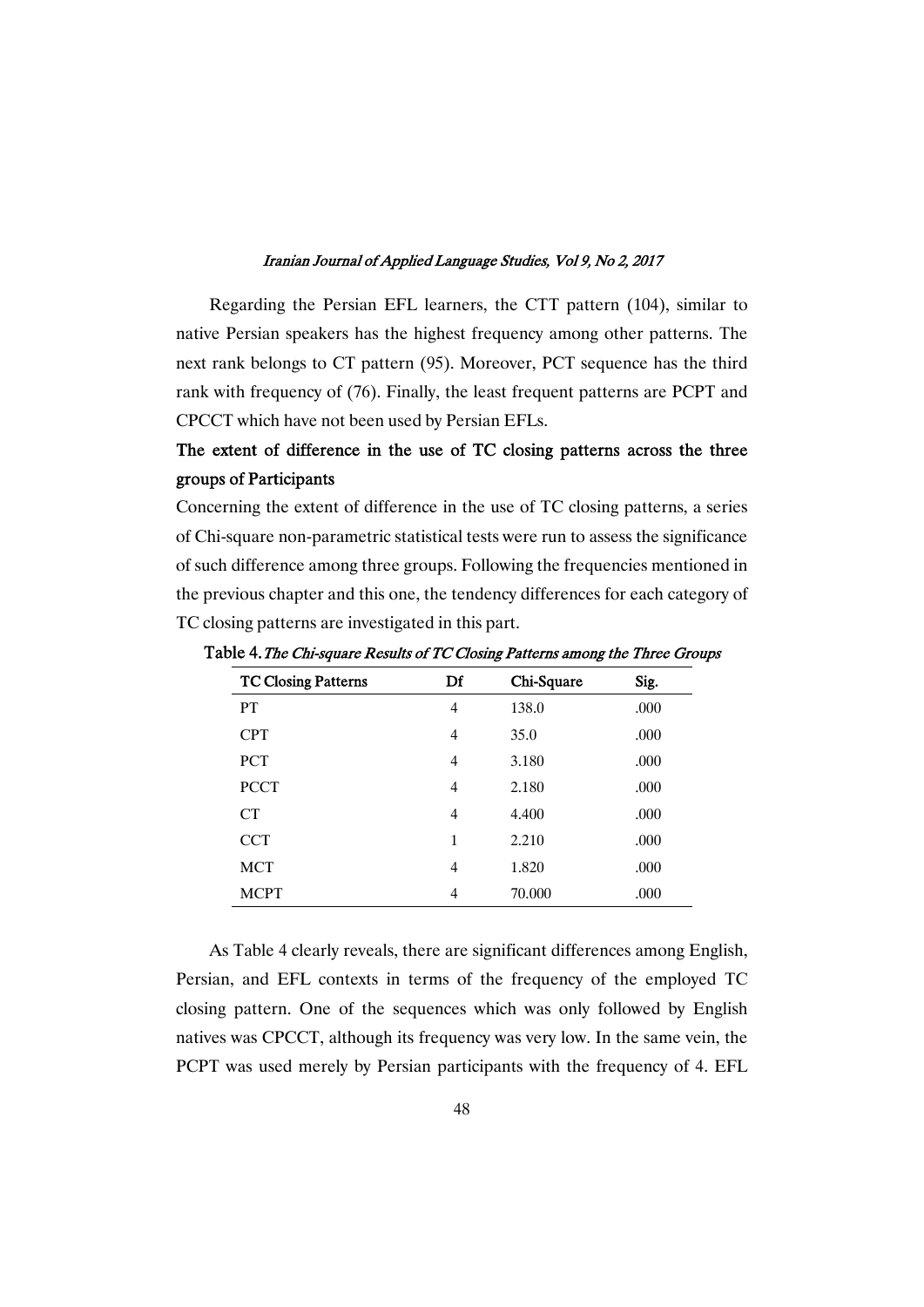participants employed CTT sequence which none of the other groups used in the TC closing part.

### 6.Discussion

Responding to the first research question, the researchers expected that the CPT sequence proposed by Liddicoat (2007) gains the highest frequency but the results stated in Table 3 show that  $CCT(F=109)$  sequence has been used more frequently by English native speakers. The PCCT ( $F=98$ ) and CT ( $F=$ 59) patterns have obtained the second and third ranks, respectively. In contrast to Liddicoat's (2007) model and other studies (e.g., Schegloff, 1973), CPT order has been used by none of the English speakers. These findings may be due to the more controlled and miscellaneous situations provided by a DCT which includes 12 various scenarios.

The CPT sequence is not applicable in all situations because there is a possibility that P can be omitted in scenarios where is time limitation (scenarios 2, 4, 7, 9, & 11). However, in the seventh scenario the importance of close distance prevails over the impact of time limitation. Therefore, the English participants mostly lengthened the TC closing part and followed the MCT pattern in this scenario, in contrast to the fifth scenario in which time limitation dominates far distance and the English participants largely used CT sequence.

The number of C is doubled in most of the situations (scenarios  $1, 8, 12, 9$ , 6, 10, 5, 9,  $\&$  6) regardless of status and time expansion. In two cases, namely scenarios 7 and 11, the English participants applied more than two Cs to terminate their calls. In these two scenarios, the bilateral effects of time limitation and close distance made the participants resort to multiple Cs to end their calls politely.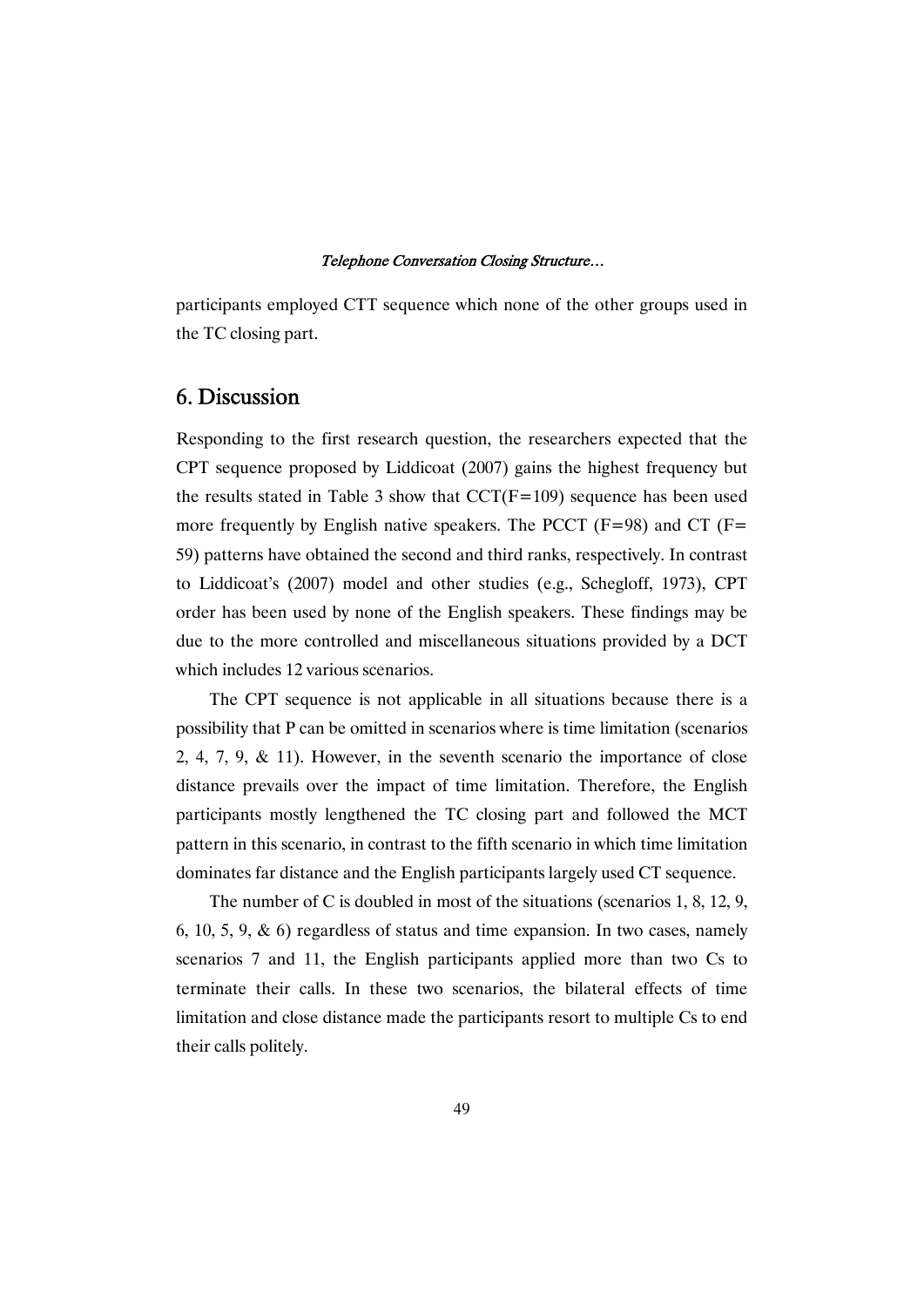Considering the second research question, similar to our first group, the CPT sequence did not gain prominence among Persian native speakers though it was applied by a low frequency ( $F=26$ ). In this group, CCT (112) pattern was the most frequently used one. CT and PCT orders with the same frequency of 66 had the second rank. The findings of the present study are not in line with the TC closing sequence proposed by Khadem and EslamiRasekh (2012).

According to Khadem and EslamiRasekh (2012), the CPT sequence suggested by Liddicoat  $(2007)$  is the only pattern applied to end the phone calls by Persian native speakers. Nevertheless, this study has found other various sequences which are more frequent such as CCT, CT, and PCT.

One of the factors that can affect the sequence followed by Persian conversers to terminate their TCs is time expand. Similar to native English group,  $P$  is omitted and the number of  $C$  is maximized in situations where is lack of time. According to Spencer-Oatey's (2008) politeness model, we can assume that the occurrence of this phenomenon can be due to three reasons: to end the call appropriately and politely, to compensate the non-achievement of TC goals, and to avoid the deviation of the other converser's sociality rights and obligations.

In supporting Spencer-Oatey's (2008) suggested model, the telephone conversers follow the usual steps to approach the closing part of their TC. In other words, they have enough time to manage their calls, by using PCT or CPT sequences regardless of the distance and status variables. In only one situation, i.e., scenario 12, P is omitted. It may be due to providing the opportunity for the other converser who has the higher status to end the call, thus respecting him/her.

 Answering the third research question, the results of this study show the dominance of CCT sequence with the frequency of 104 in the Persian EFL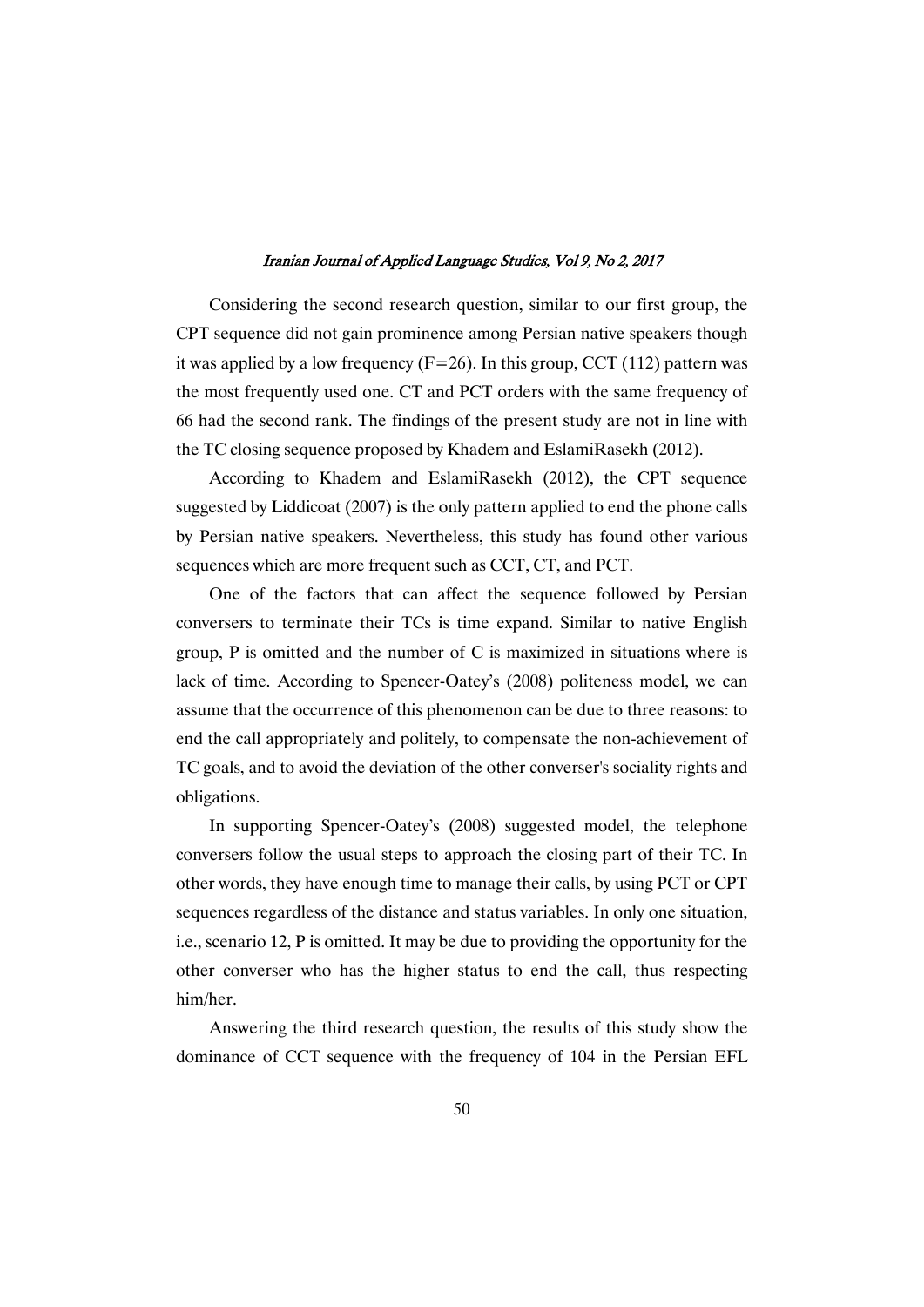group. The two other more frequent patterns in this group are CT ( $F=95$ ) and PCT (F=76). Presumably the behavior of EFL learners is similar to Persian speakers' behavior. In other words, in both groups the order of the applied sequences is the same. The findings demonstrate that EFL learners transfer the Persian TC closing conventions into English.

 Concerning the extent of differences among the three groups, it was expected to come across CPT sequence by English speakers based on the findings of the previous studies (e.g., Liddicoat,  $2007$ ) on TC closing pattern in English context. Although unexpectedly, the researcher found 9 other various sequences ((p)T, PCT, PCCT, CT, CCT, MCT, MCPT, & CPCCT) among almost 360 (12 Scenarios  $\times$  30 participants) applied by English native speakers to end their calls. Among all the data collected from English native speakers, none of the participants followed the CPT pattern to close the calls. The most frequent sequences used by this group are CCT (109), PCCT (98), and CT (59), respectively. In six scenarios where there was time limitation, English native speakers shortened the closing part by omitting P. On the one hand, in the third and ninth scenarios where the distance is far and the status is high and low, respectively, they doubled the C. On the other hand, in the seventh and eleventh scenarios in which the distance is close and the status are equal and low, respectively, these participants applied multiple C.

In the second group, i.e., Persian native speakers, the CPT pattern did not get high frequency. Nine different patterns ((P) T, CPT, PCPT, PCT, PCCT, CT, CCT, MCT, & MCPT) were used by such participants to leave their calls. P is omitted in six scenarios where there was time limitation. Persian speakers also doubled the number of C to compensate one of the closing part omissions. In this group the only decisive factor for the order and number of TC closing part steps is time limitation.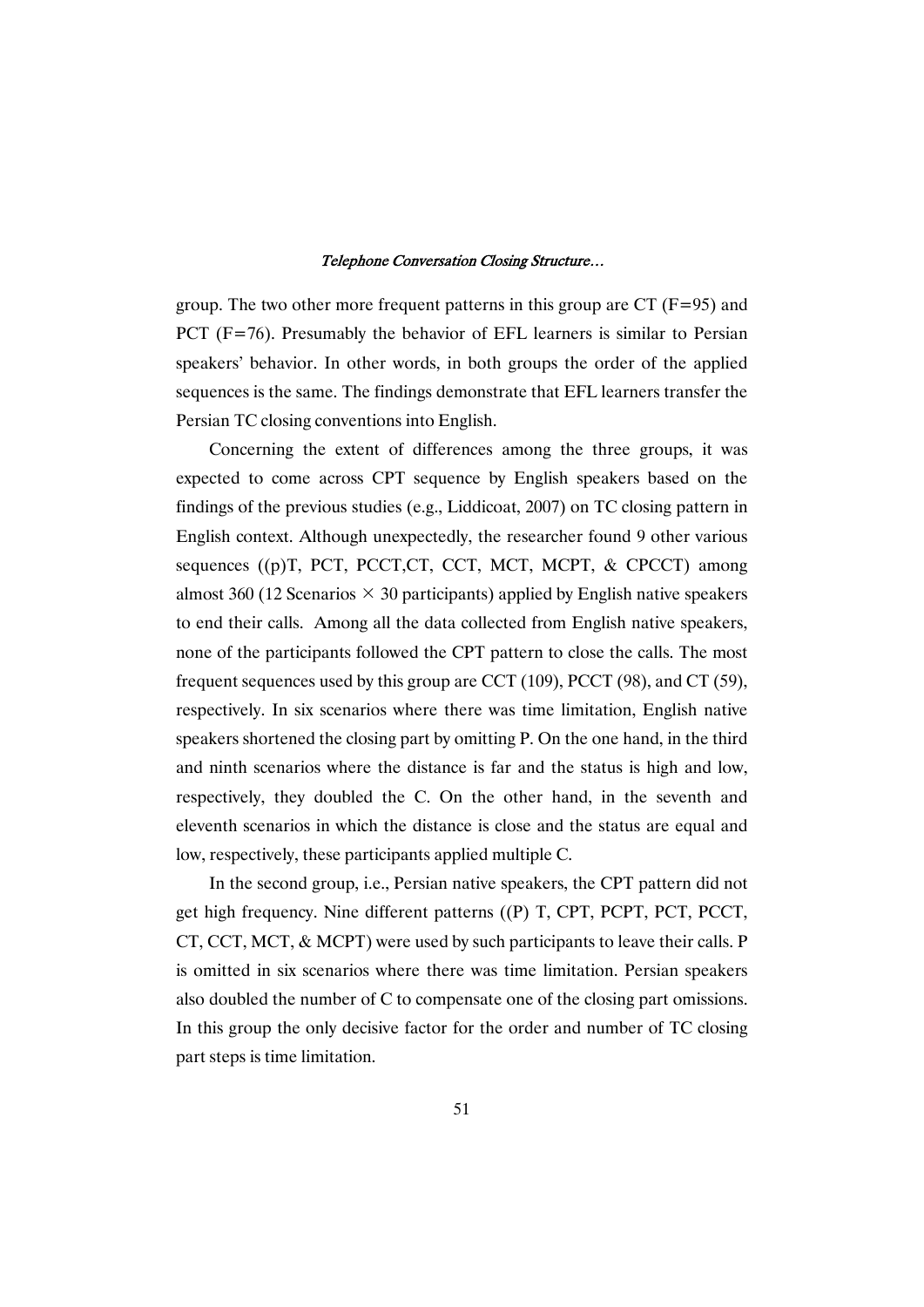Considering the third group, the Persian EFL learners used eight different patterns in the closing part of their TCs, including (PT, CPT, MCT, PCCT, CT, CCT, MCT,  $&$  CTT). The sequences that were more frequently used by these participants are CCT (104), CT (95), and PCT (76). However, the CPT pattern was observed 9 times among the collected data of this group. The same as the other two groups, the length of TC closing part is shortened by omitting P when there is time limitation though the frequency of the sequences applied by Persian EFL learners are more similar to their native language than the target language. The only difference that was evident is the less frequent use of CPT order  $(9)$  in this group. Regarding the extent of differences among the three groups, Chi-Square results revealed significant differences in terms of frequency of TC closing pattern. Moreover, some of the sequences were used just by one of the groups (CPCCT, PCPT, and CTT). As a result, we can consider the frequency of these three patterns as significant since we were not able to run Chi-Square test to assess their significance.

## 7. Conclusion

Ending a phone call can cause communication breakdown and make the participants seem impolite. Based on Spencer-Oatey's (2008) model, to terminate a TC politely, the converser should end the call in an appropriate way, achieve the communication goal, and to observe the rights and obligations of other interactors. However, according to Spencer-Oatey (2008), there are various variables that affect the strategies used by participants to manage their rapport but among all those variables suggested by her, in this study merely two variables were investigated: distance and social status. Considering TC closing part, time variable was proposed by the researchers.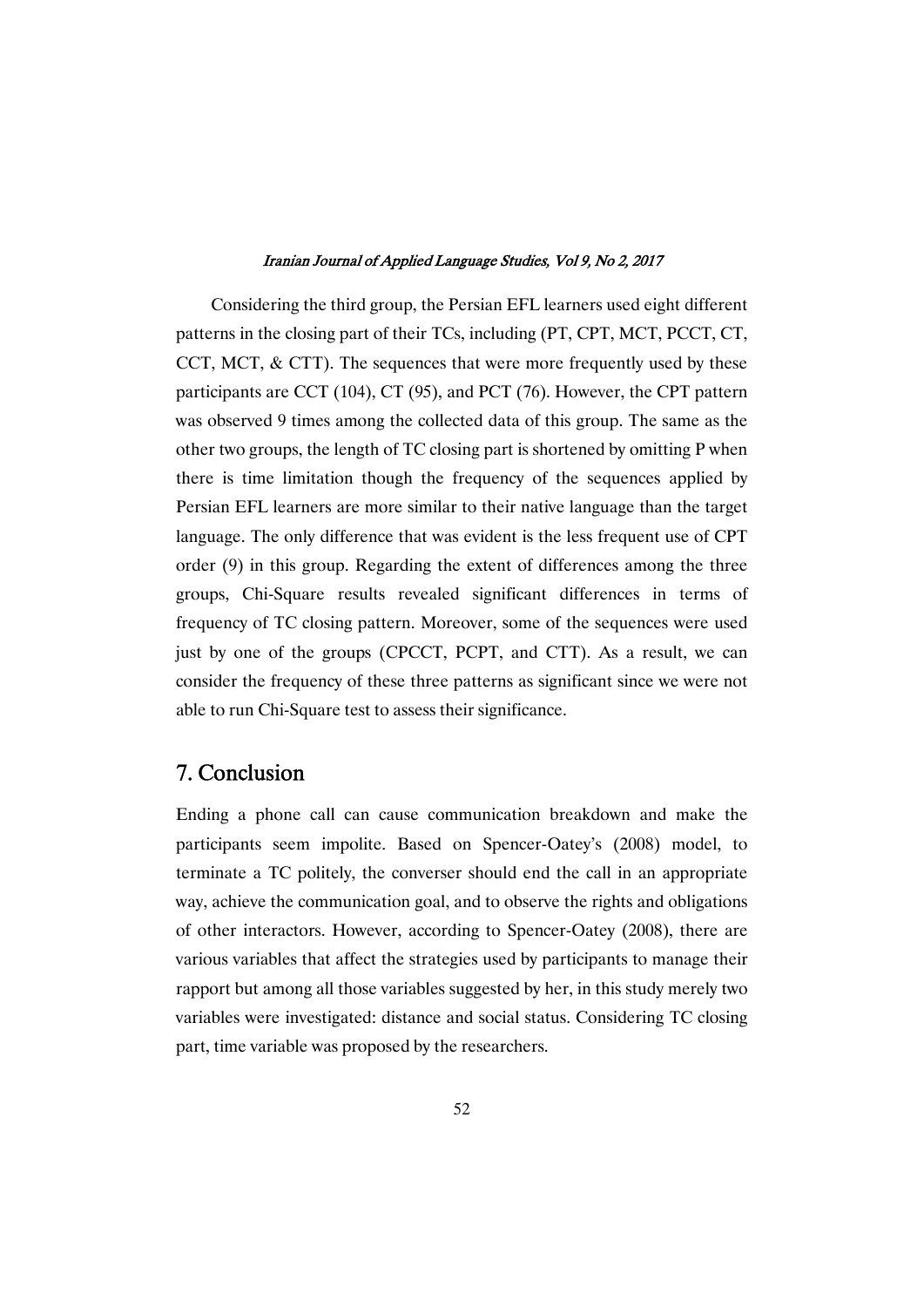The TC closing part of English and Persian contexts were selected for the reason of the lack of sufficient and comprehensive literature on this area. To investigate the issue of pragmatic transfer or development, Persian EFL context was also considered in this study. Three groups were contrasted from several aspects. One of these aspects is the kind of TC closing patternused by the participants. On the whole, English natives used eight different TC closing patterns from the total of eleven patterns. None of them employed CPT, PCPT, and CTT. One of the least frequent patterns used by this group is CPCCT. Persian natives used nine TC closing patterns. None of them used CPCCT and CTT. The frequency of PCPT is very low  $(F=4)$  in this group. Up to now from this angle, we can see that these two groups acted similarly to each other. Similar to English natives, EFL participants did not use PCPT. Moreover, like Persian natives, they did not use CPCCT at all. A clear difference between EFL participants and the other two groups is the use of CTT sequence. As mentioned in discussion part, using CTT pattern in TC closing part is a kind of transfer.

The second angle from which we compared and contrasted these groups is the three most frequent TC closing patterns. CCT, PCCT, and CT patterns attained the first, second, and third ranks among English participants. Persian natives used CCT pattern mostly the same as the first group. CT and PCT were in the second and third ranks in the second group. The order of the most frequently used TC closing patterns is the same as their first language for EFL learners.

The length of TC closing pattern is the third issue investigated in this study. Khadem and Eslami Rasekh (2012) believed that TC closing part of Persian natives are generally lengthier than English speakers. MCT and MCPT are the lengthiest sequences found among all the responses in the DCTs.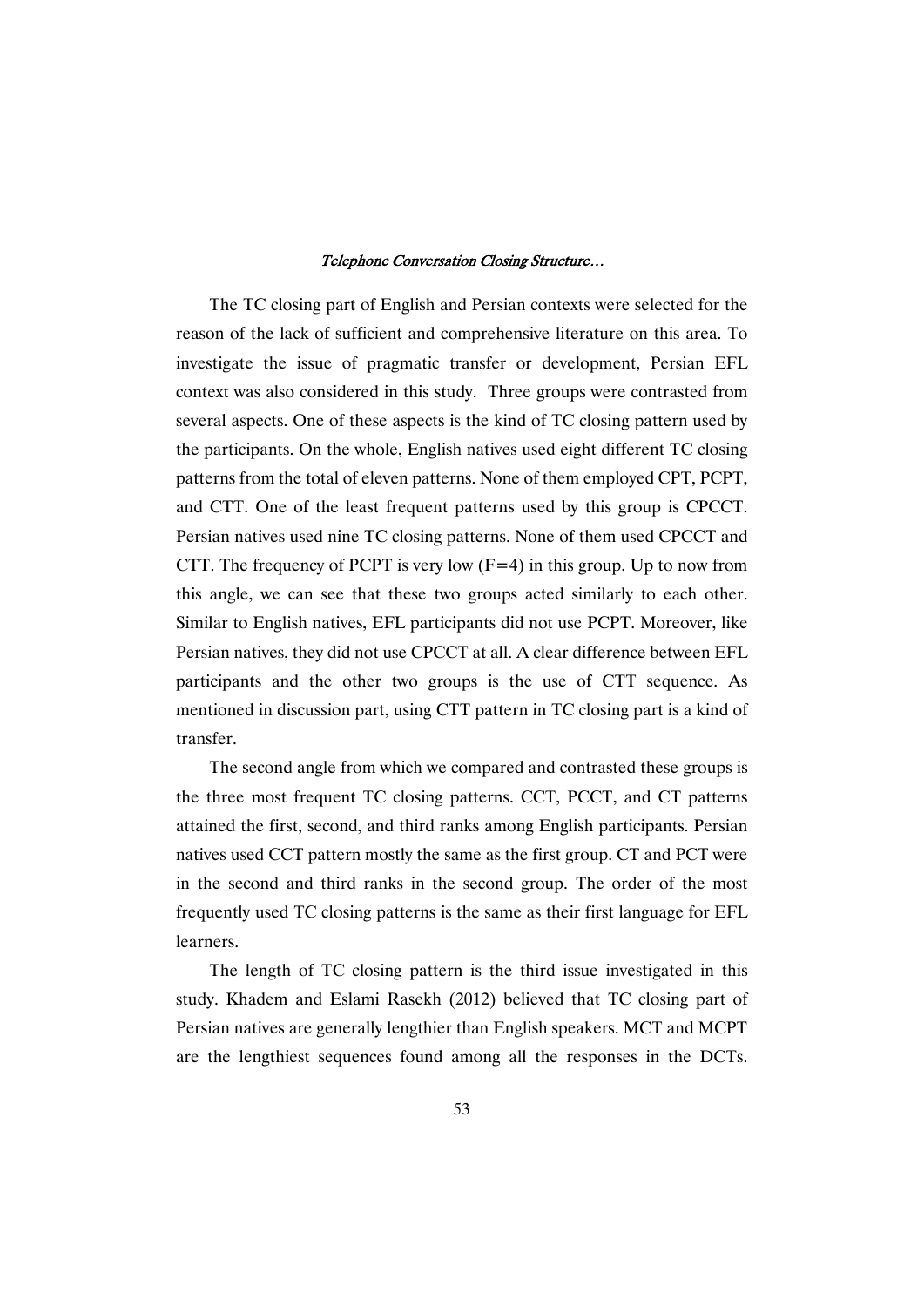Considering these sequences, English participants employed them more frequently than Persian natives. The obtained result is in contrast with Khadem and Eslami Rasekh's (2012) findings. EFL participants got the third rank in terms of using lengthy sequences.

The extent of the differences regarding frequency of TC closing pattern among three groups was the last issue which was under question in this study. Based on the Chi-Square results, we found significant differences among three contexts of English, Persian, and EFL.

Considering the importance of pragmatic competence in developing and maintaining rapport management and lack of this knowledge among EFL learners, there is an essential need for pedagogical system to focus more on improving the sociolinguistic as well as sociocultural knowledge. This study may pave the way and act as a new guideline for other researchers to primarily consider the more comprehensive politeness models and secondly use various and more controlled ways of data collection in the field of conversation analysis. Furthermore, studies can investigate the effects of other variables suggested by Spencer-Oatey's (2008) politeness model on rapport management.

### References

- Beeb, L. M., & Cummings, M. C. (1996). Natural speech act data versus writtenquestionnaire data: How data collection method affects speech act performance. In S. M. Gass & J. Neu (Eds.), Speech acts across cultures: Challenges to communication in a second language (pp. 65-86). Berlin: Mouton de Gruvter.
- Beebe, L. M. & Takahashi, T. (1989a). Do you have a bag?: Social status and patterned variation in second language acquisition. In S. Gass, C. Madden, D. Preston & L.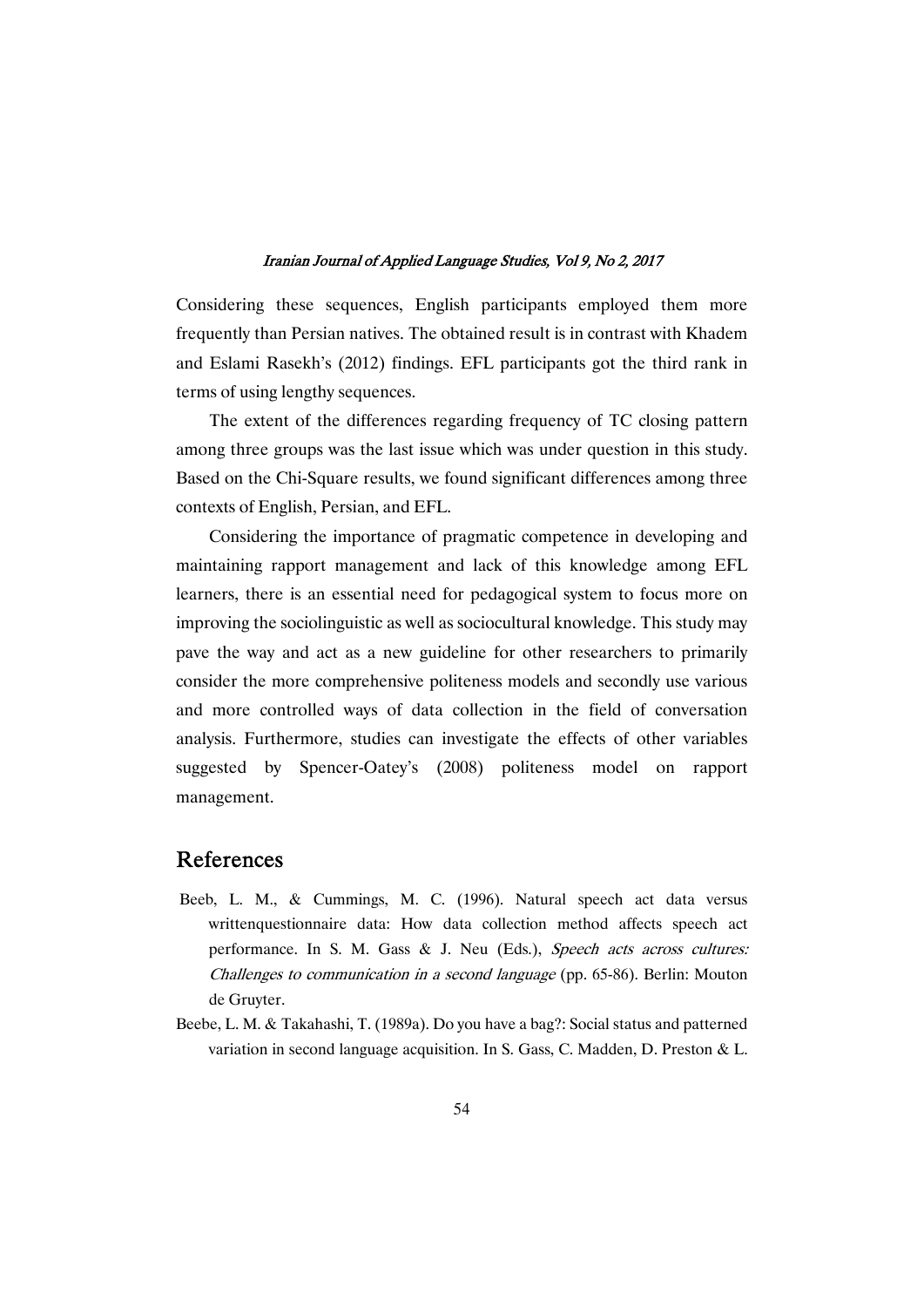Selinker (Eds.), Variation in Second Language Acquisition: Discourse and Pragmatics (pp. 103-25). Clevedon: Multilingual Matters, 1,

- Blum-Kulka, S., Danet, B., & Gherson, R. (1985). The language of requesting in Israeli society. In J. P. Forgas (Ed.), *Language and Social Situations* (pp. 113-139). NewYork: Springer Verlag.
- Button, G. (1987). Moving out of closings. In G. Button & J. R. E. Lee (Eds.), Talk and social organization. Clevedon and Philadelphia: Multilingual Matters.
- Clark, H. H., & French, J. W. (1981). Telephone good-byes. Language in Society,  $10(1)$ , 1-19.
- Coppock, Liz. (2005). Politeness strategies in conversation closing. Unpublished manuscript: Stanford University.
- Holtgraves, T., Srull, T. K. & Socall, D. (1989). Conversation memory: The effects of speaker status on memory for the assertiveness of conversation remarks. Journal of Personality and Social Psychology, 56(2), 149-60.
- Harlow, L. L. (1990). Do they mean what they say? Sociopragmatic competence and second language learners. Modern Language Journal, 74(3), 328-351.
- Harren, I., & Raitaniemi, M. (2008). The sequential structure of closings in private German phone calls. Gesprächsforschung Online, 9, 198-223.
- Holmes, J., & Brown, F. (1987). Teachers and students learning about compliments. TESOL Quartely, 21, 523-546.
- Holmes, J. (1990). Apologies in New Zealand English. Language in Society, 19(2), 155-99.
- Kasper, G. (1997). Can pragmatic competence be taught? Retrieved August, 2, 2016, fromhttp://www.lll.hawaii.edu/nflrc/NetWorks/NW6/default.html
- Kasper, G. (1998). Interlanguage pragmatics. In H. Byrnes (Eds.), Learning foreign and second languages: Perspectives in research and scholarship (pp. 183-208). New York: The Modern Language Association of America.
- Kasper, G., & Blum-Kulka, S. (Eds.). (1993). Interlanguage pragmatics. Oxford: Oxford University Press.
- Kasper, G., & Roever, C. (2005). Pragmatics in second language learning. In E. Hinkel (Ed.), Handbook of research in second language teaching and learning (pp. 317-334). London: Lawrence Erlbaum Associates, Publishers.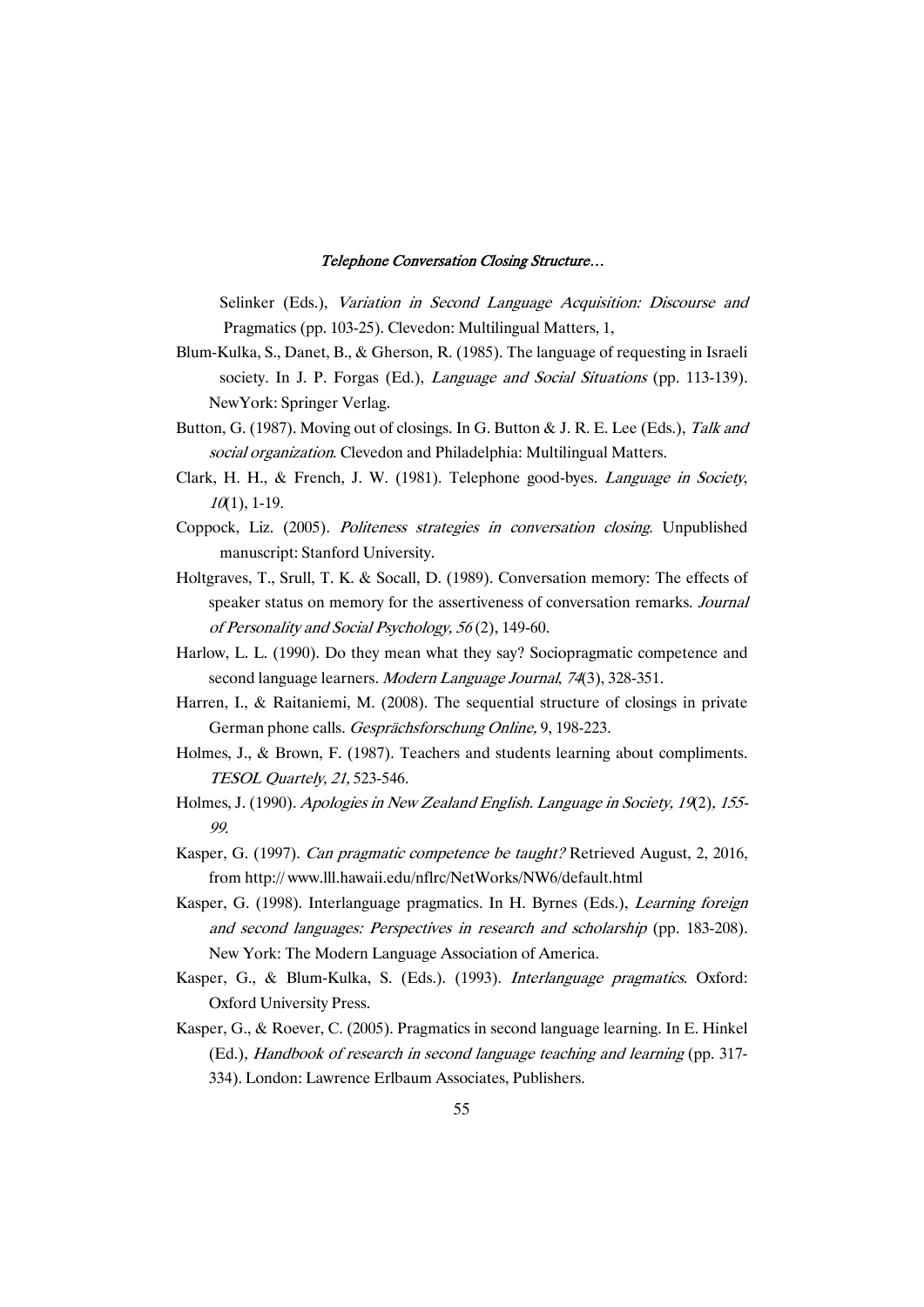- Kasper, G., & Rose, K. R. (2002). Pragmatic development in a second language. Oxford: Blackwell.
- Khadem, A., & EslamiRasekh, A. (2012). Discourse structure of Persian telephone conversation: A description of the closing. International Review of Social Sciences and Humanities, 2(2), 150-161.
- Liddicoat, A. J. (2007). Closing conversation, an introduction to conversation analysis. London: Continuum.
- Lim, T. S. & Bowers, J. W. (1991). Facework: Solidarity, approbation, and tact. Human Communication Research, 17(3), 415-450.
- Olshtain, E. (1989). Apologies across languages. In S. Blum-Kulka, J. House & G. Kasper (Eds.), Cross-Cultural pragmatics: Requests and apologies (pp.155-173). Norwood, NJ: Ablex,
- Schegloff, E. A. (1972). Sequencing in conversational openings. In J. J. Gumperz & D. Hymes (Eds.), Directions in sociolinguistics: The ethnography of communication. New York: Holt, Rinehart and Winston, Inc.
- Schegloff, E. A. (1979). Identification and recognition in telephone conversation openings. In G. Psathas (Ed.), Everyday language: Studies in ethnomethodology. New York: Irvington publisher.
- Schegloff, E. A., & Sacks, H. (1973). Opening up closings. Semiotica, 8(4), 289-327.
- Scollon, R., & Scollon, S. W. (1995). Intercultural communication: A discourse approach. Oxford, UK: Blackwell.
- Spencer-Oatey, H. (ed.) (2008). Culturally speaking: Culture, communication, and politeness.London:Continuum.
- Taleghani-Nikazm, C. (2002). A conversation analytical study of telephone conversation openings between native and non-native speakers. Journal of Pragmatics, 34(12), 1807-1833.
- Turner, K. (1996). The principles of pragmatic inference: Politeness. Language Teaching, 29(1), 1-13.
- Ventola, E. (1979). The structure of casual conversation in English. Journal of Pragmatics, 3(3-4), 267-298.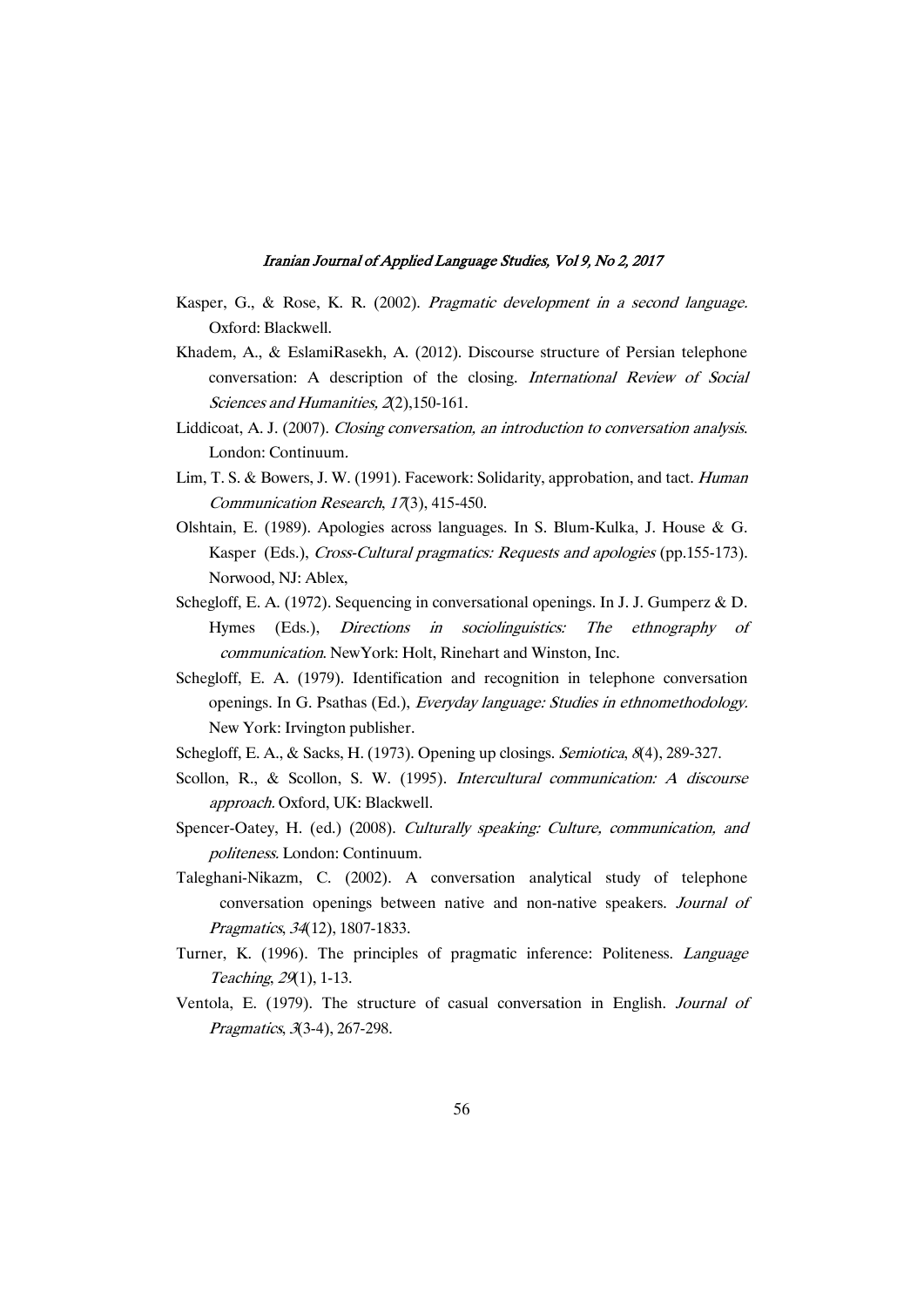## Appendices

### Appendix 1: English DCT

| Surname: | Gender: | Age: | Nationality: |
|----------|---------|------|--------------|
|          |         |      |              |

Dear Participants,

Thank you all for your cooperation. This questionnaire is intended to collect data for my M.A thesis and comprises 12 scenarios. I am interested in how you will terminate your call in the following situations:

- 1. You are talking to one of your employees. She / he is reporting what she/ he has done in last week. Now her/his reporting is done and you want to end the call:
- 2. You are talking to your employee who is your friend, too. He/She is asking for his/her delayed wage. You prefer not to answer him/her. How do you attempt to terminate vour call?
- 3. You are talking to one of your students. She/he is complaining about one of her/his classmates. After 10 minutes talking, you want to end the conversation:
- 4. You are on the phone with your 5 year old niece/nephew. She/he is telling a nice story. But you need to end your call to phone your manager:
- 5. You and your fiancé/fiancée are talking on the phone. You need to end your talk. How do you proceed?
- 6. You are talking to one of your cousins; she/he is the same age as you are. You are making plans for a birthday party. But after a long time you want to end your call:
- 7. One of your close friend calls you. She/he starts talking about her/his lover energetically. Although you are interested in her/his talk, you need to end your call:
- 8. You are on the phone with one of your new friend. This is the first time you are talking together. After 5 minutes talking; you have nothing more to say. How do you end your call?
- 9. You are driving and talking to one of your professors. You see a police officer on the street. You need to end your call:
- 10. You are talking to your mother/father on the phone. This is about 45 minutes that you are talking. You want to end your call:
- 11. Your grandfather/grandmother is sick. You call him to seek how he is feeling today. After 10 minutes you feel that he cannot talk anymore. How do you end your call:
- 12. You call one your professors to ask some questions. Now you have asked all your questions. How do you end your call?